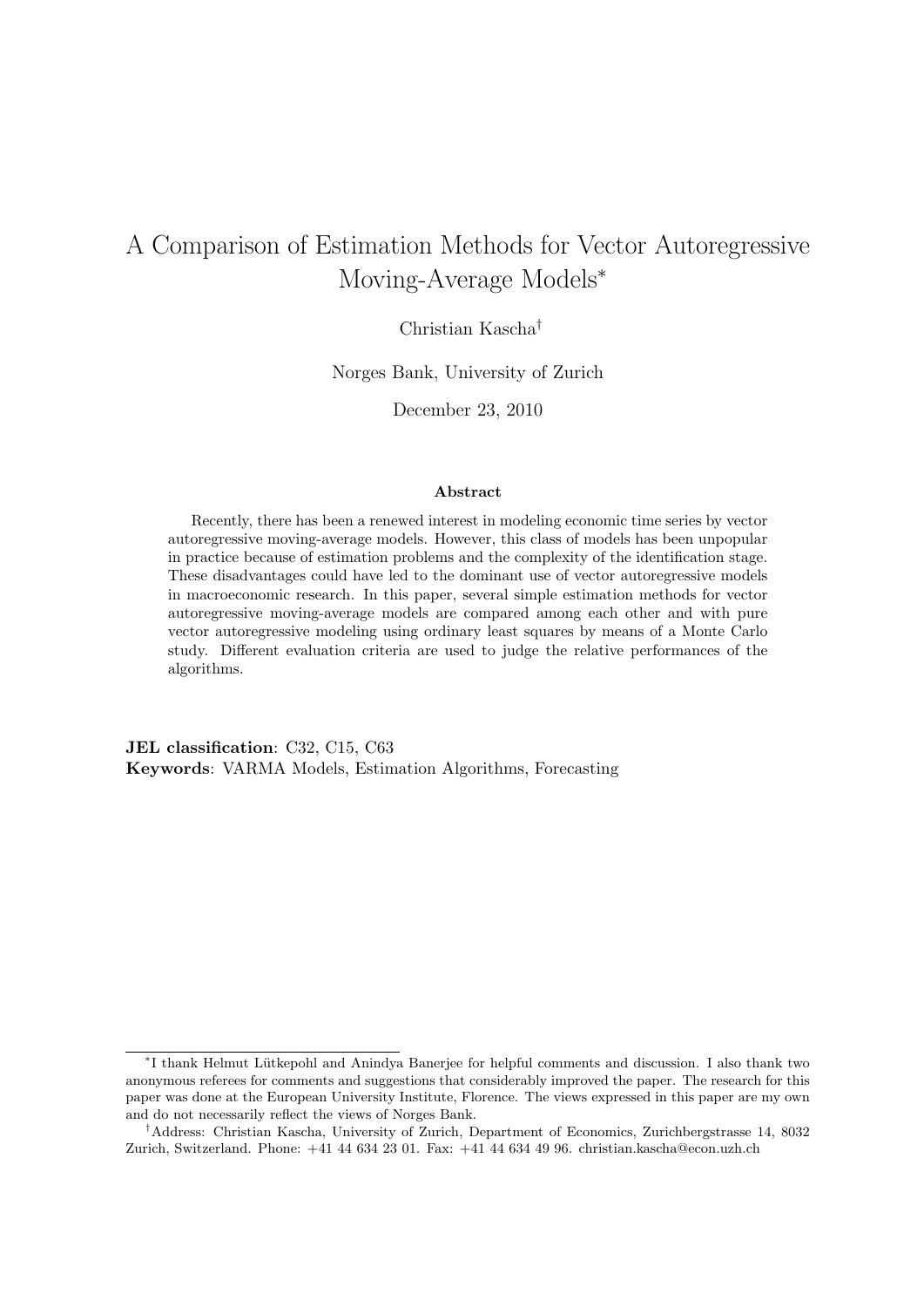# **1 Introduction**

Although vector autoregressive moving-average (VARMA) models have theoretical advantages compared to simpler vector autoregressive (VAR) models, VARMA models are rarely used in applied macroeconomic work. The likely reasons are estimation problems and, in particular, the complexity of the identification stage. This paper investigates the relative performance of several simple estimation methods for VARMA models that have not been compared systematically by means of a Monte Carlo study. The methods are also compared with maximum likelihood estimation and pure vector autoregressive modeling using ordinary least squares. The evaluation criteria are the accuracy of the parameter estimates, the accuracy of point forecasts as well as the precision of the estimated impulse responses. I focus on sample lengths and processes that could be considered typical for macroeconomic applications.

The problem of estimating VARMA models received considerable attention for several reasons. Linear models such as VARs or univariate autoregressive moving-average (ARMA) models have proved to be simple and analytically tractable, while capable of reproducing complex dynamics. Linear forecasts often appear to be more robust than nonlinear alternatives and their empirical usefulness has been documented in various studies (e.g. Newbold & Granger 1974). A more recent example is the integrated moving-average model for US inflation of Stock & Watson (2007). Therefore, VARMA models are of interest as generalizations of successful univariate ARMA models.

In the class of multivariate linear models, pure VARs dominate in macroeconomic applications. However, VAR models may require a rather large lag length in order to describe a series "adequately". This means a loss of precision because many parameters have to be estimated. The problem could be avoided by using VARMA models that may provide a more parsimonious description of the data generating process (DGP). In contrast to the class of VARMA models, the class of VAR models is not closed under linear transformations. For example, a subset of variables generated by a VAR process is typically generated by a VARMA, not by a VAR process (Lütkepohl 1984*a*,*b*). The VARMA class includes many models of interest such as unobserved component models. It is well known that linearized dynamic stochastic general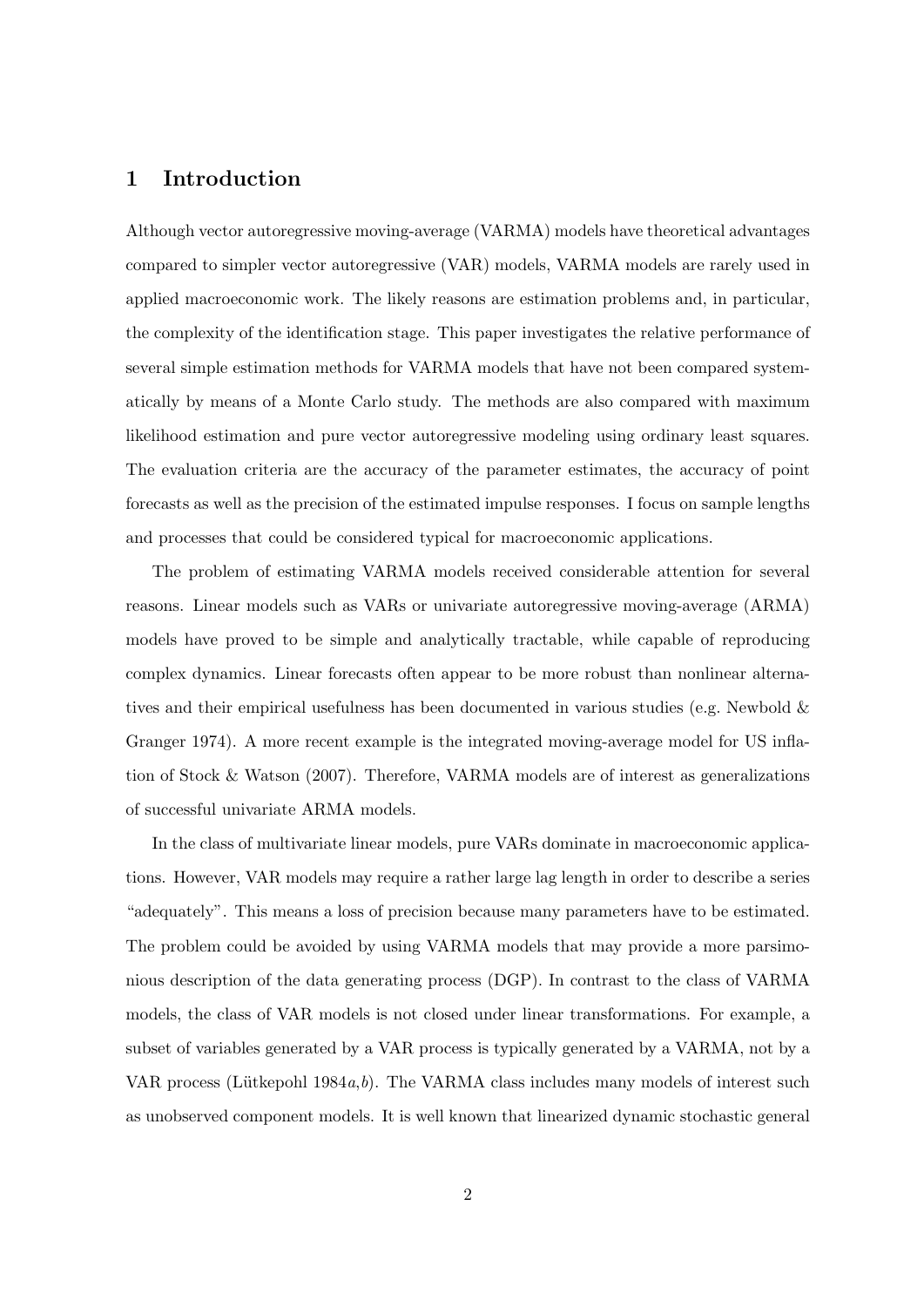equilibrium (DSGE) models imply that the variables of interest are generated by a finite-order VARMA process. Fernández-Villaverde, Rubio-Ramírez, Sargent & Watson  $(2007)$  show formally how DSGE models and VARMA processes are linked. Also Cooley & Dwyer (1998) claim that modeling macroeconomic time series systematically as pure VARs is not justified by the underlying economic theory. The recent debate between Chari, Kehoe & McGrattan (2008) and Christiano, Eichenbaum & Vigfusson (2006) on the ability of structural VARs to uncover fundamental shocks also questions implicitly the ability of pure VARs to capture the dynamics of an economic system.

However, there are also some complications that make VARMA modeling more difficult. First, VARMA representations are not unique. That is, there are typically many parameterizations that can describe the same DGP; see Lütkepohl  $(2005)$ . An identified representation, however, is needed for consistent estimation. Therefore, a researcher has to choose first such a representation. In any case, an identified VARMA representation has to be specified by more integer-valued parameters than a VAR representation that is determined just by one integer parameter, the lag length. This aspect introduces additional uncertainty at the specification stage of the modeling process, although procedures for VARMA models do exist which could be used in a completely automatic way (Hannan & Kavalieris 1984*b*, Poskitt 1992). Apart from a more involved specification stage, the estimation stage is also affected by the identification problem because one usually has to examine many different models which turn out not to be identified ex-post.

The literature on the estimation of VARMA models traditionally focussed on maximum likelihood methods which are asymptotically efficient (e.g. Hillmer & Tiao 1979, Mauricio 1995, Metaxoglou & Smith 2007). However, several simpler estimation methods have also been proposed as computationally less intense and more robust alternatives to maximum likelihood (see e.g. Durbin 1960, Hannan & Rissanen 1982, Hannan & Kavalieris 1984*b*, Koreisha & Pukkila 1990, Kapetanios 2003, Dufour & Pelletier 2008). In addition, they can serve to initialize maximum likelihood procedures and they can be used in a foregoing specification search.<sup>1</sup> However, it is not clear which of these methods is preferable under

<sup>1</sup>Recently, subspace algorithms for state space systems, an equivalent representation of a VARMA process, have become popular also among econometricians. Examples are the algorithms of Van Overschee & DeMoor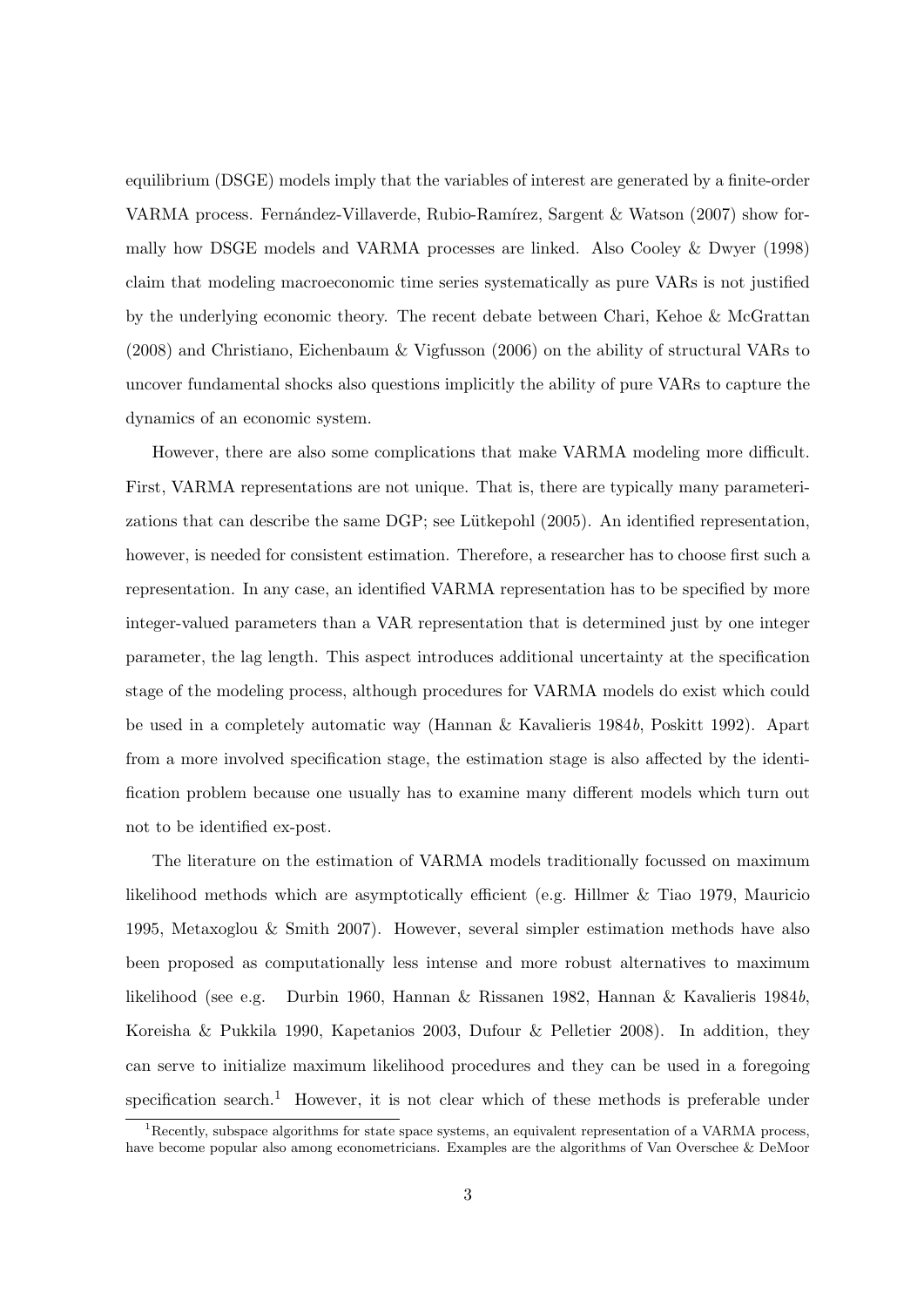which circumstances. The available comparisons in the literature are relatively limited. The above cited papers include comparisons of some of the simple estimation algorithms but either consider only a limited number of algorithms or only one or two VARMA DGPs. Kapetanios (2003) considers a wide range of algorithms and DGPs but only considers one low-dimensional and relatively well behaved VARMA process.

In contrast, this study focusses on simple algorithms and compares them using many different DGPs. The eigenvalues of both the autoregressive and the moving-average polynomial of a given VARMA process are varied in order to investigate the algorithms' performance in favorable and difficult cases. This is important as the algorithms have to work well in a variety of situations because the underlying DGP is unknown in applications. Also, instead of focussing only on the accuracy of the parameter estimates, I consider the use of the estimated VARMA models. After all, a researcher might be rather interested in the accuracy of the generated forecasts or the precision of the estimated impulse response function than in the actual parameter estimates. To the best of my knowledge, this is the only study on VARMA estimation that shares these features. I conduct Monte Carlo simulations for four different DGPs with varying parameterizations. I consider the case when the orders of the true process are known and I focus on stationary processes. Four different simple algorithms are used and compared among each other and with two benchmark VARs. They are benchmarked against a full information maximum likelihood procedure starting from the true parameter values. The algorithms are the Hannan-Rissanen procedure (Durbin 1960, Hannan & Rissanen 1982), the iterative least squares procedure of Kapetanios (2003), the generalized least squares procedure of Koreisha & Pukkila (1990) and the Hannan-Kavalieris algorithm (Hannan & Kavalieris 1984*b*). The obtained results suggest that the algorithm of Hannan & Kavalieris (1984*b*) is generally preferable to the other algorithms and the benchmark VARs. However, the procedure is technically not very reliable in that the algorithm very often yields estimated models which are not stable or produces too many outliers for specific DGPs and parameterizations. Therefore, the algorithm would have to be improved in order to make it an alternative tool for applied researchers.

<sup>(1994)</sup> or Larimore (1983). See also the survey of Bauer (2005). A comparison with these estimators is however beyond the scope of the paper.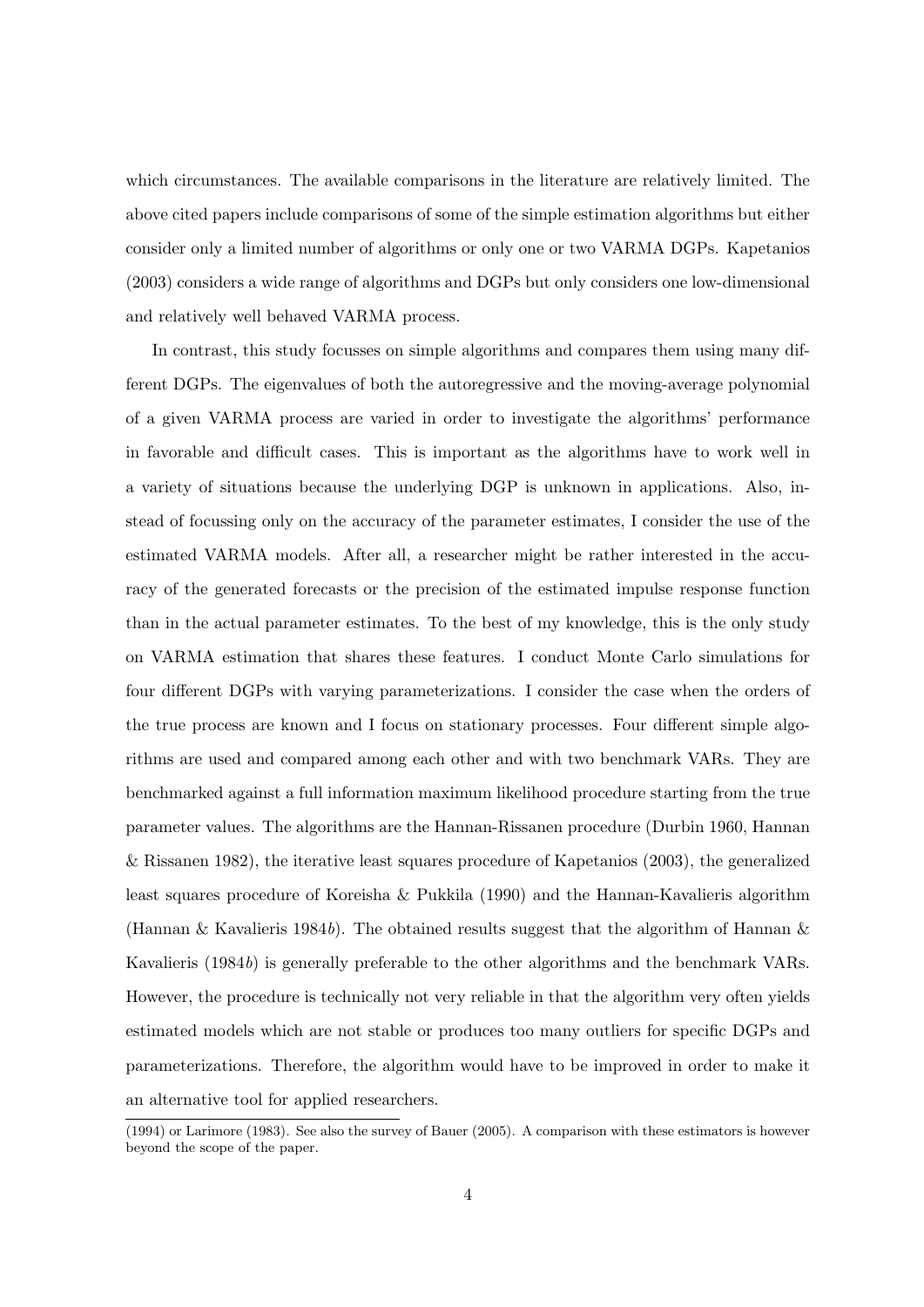The rest of the paper is organized as follows. In section 2, stationary VARMA processes are introduced and the Echelon parameterization is presented. In section 3, the different estimation algorithms are described. The setup and the results of the Monte Carlo study are presented in section 4. Section 5 concludes. All programs are written in GAUSS and can be obtained from the homepage of the author.

## **2 Stationary VARMA Processes**

I consider linear, time-invariant, covariance - stationary processes  $(y_t)_{t \in \mathbb{Z}}$  of dimension *K* that allow for a  $VARMA(p, q)$  representation of the form

$$
A_0 y_t = A_1 y_{t-1} + \ldots + A_p y_{t-p} + M_0 u_t + M_1 u_{t-1} + \ldots + M_q u_{t-q}, \tag{1}
$$

for  $t \in \mathbb{Z}$ ,  $p, q \in \mathbb{N}_0$ . The matrices  $A_0, A_1, \ldots, A_p$  and  $M_0, M_1, \ldots, M_q$  are of dimension  $(K \times K)$ . The term  $u_t$  represents a white noise sequence of random variables with mean zero and nonsingular covariance matrix  $\Sigma$ . In principle, equation (1) should contain an intercept term and other deterministic terms in order to account for series with non-zero mean and/or seasonal patterns. This has not been done here in order to simplify the exposition of the basic properties of VARMA models and the related estimation algorithms. For most of the algorithms discussed later, it is assumed that the mean has been subtracted prior to estimation. We consider models of the form (1) such that  $A_0 = M_0$  and  $A_0$ ,  $M_0$  are nonsingular. This does not imply a loss of generality as long as no variable can be written as a linear combination of the other variables (Lütkepohl 2005).

Let L denote the lag-operator, i.e.  $Ly_t = y_{t-1}$  for all  $t \in \mathbb{Z}$ ,  $A(L) = A_0 - A_1 L - \ldots - A_p L^p$ and  $M(L) = M_0 + M_1L + \ldots + M_qL^q$ . We can write (1) more compactly as

$$
A(L)y_t = M(L)u_t, t \in \mathbb{Z}.
$$
\n<sup>(2)</sup>

VARMA processes are stationary and invertible if the roots of these polynomials are all outside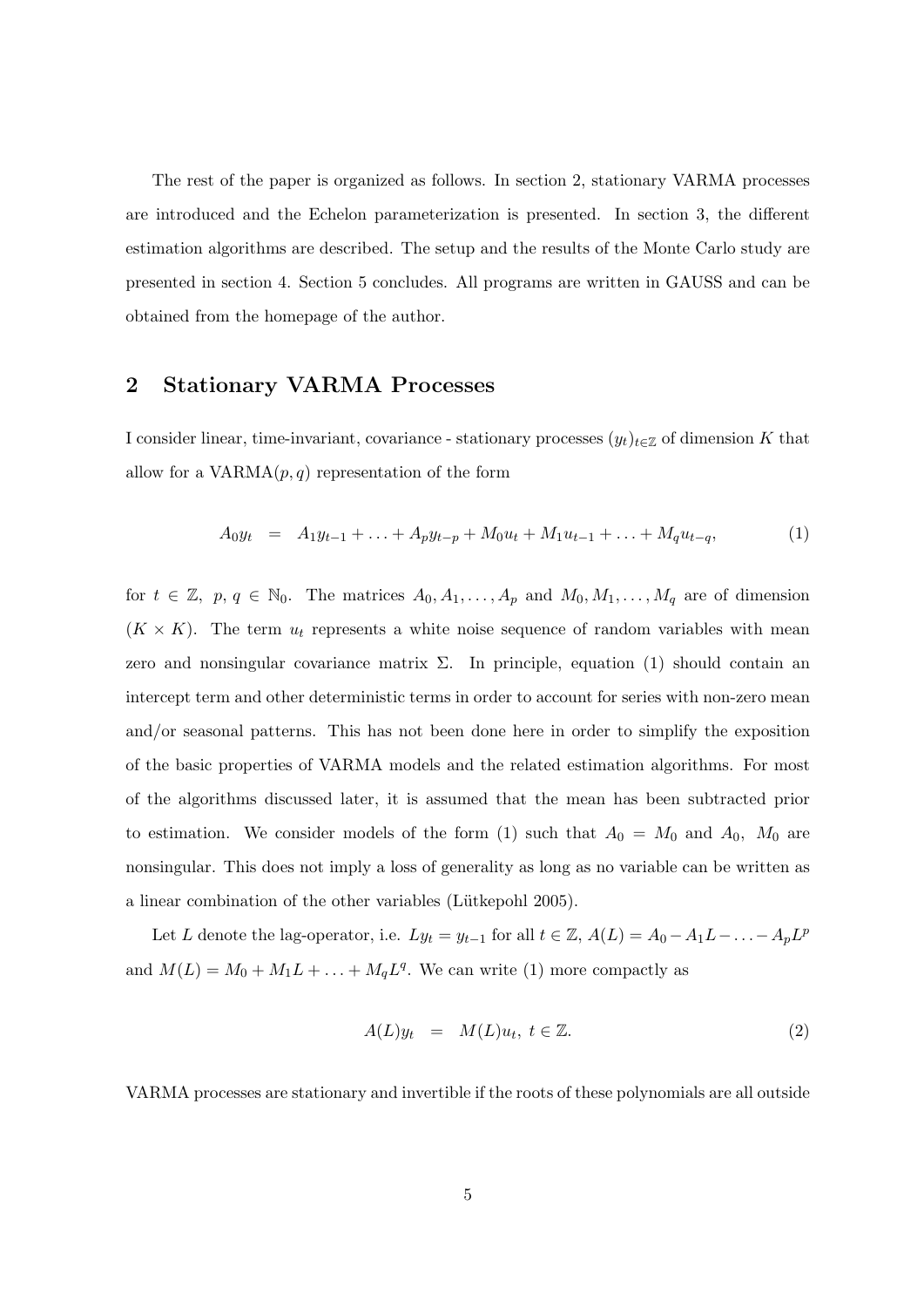the unit circle. That is, if

$$
|A(z)| \neq 0, |M(z)| \neq 0 \text{ for } z \in \mathbb{C}, |z| \leq 1
$$

is true, where *| · |* denotes the determinant of a matrix. These restrictions are important for the estimation and for the interpretation of VARMA models. The first condition ensures that the process is covariance-stationary and has an infinite moving-average or canonical moving-average representation

$$
y_t = \sum_{i=0}^{\infty} \Phi_i u_{t-i} = \Phi(L) u_t,
$$
\n(3)

where  $\Phi(L) = A(L)^{-1}M(L)$ . If  $A_0 = M_0$  is assumed, then  $\Phi_0 = I_K$  where  $I_K$  denotes an identity matrix of dimension  $(K \times K)$ . The second condition ensures the invertibility of the process, in particular the existence of an infinite autoregressive representation

$$
y_t = \sum_{i=1}^{\infty} \Pi_i y_{t-i} + u_t, \qquad (4)
$$

where  $A_0 = M_0$  is assumed and  $\Pi(L) = I_K - \sum_{i=1}^{\infty} \Pi_i L^i = M(L)^{-1} A(L)$ . This representation indicates, why a pure VAR with a large lag length might well approximate mixed VARMA processes.

It is well known that the representation in (1) is generally not identified unless special restrictions are imposed on the coefficient matrices (Lütkepohl 2005). Precisely, all pairs of polynomial matrices  $(A(L), M(L))$  which lead to the same canonical moving-average operator  $\Phi(L) = A(L)^{-1}M(L)$  are equivalent. However, uniqueness of the pair  $(A(L), M(L))$  is required for consistent estimation. The *Echelon* representation is based on the Kronecker index theory introduced by Akaike (1974). A VARMA representation for a *K*-dimensional series  $y_t$  is completely described by *K* Kronecker indices or row degrees,  $(p_1, \ldots, p_K)$ . Denote the elements of  $A(L)$  and  $M(L)$  as  $A(L) = [\alpha_{ki}(L)]_{ki}$  and  $M(L) = [m_{ki}(L)]_{ki}$ . The Echelon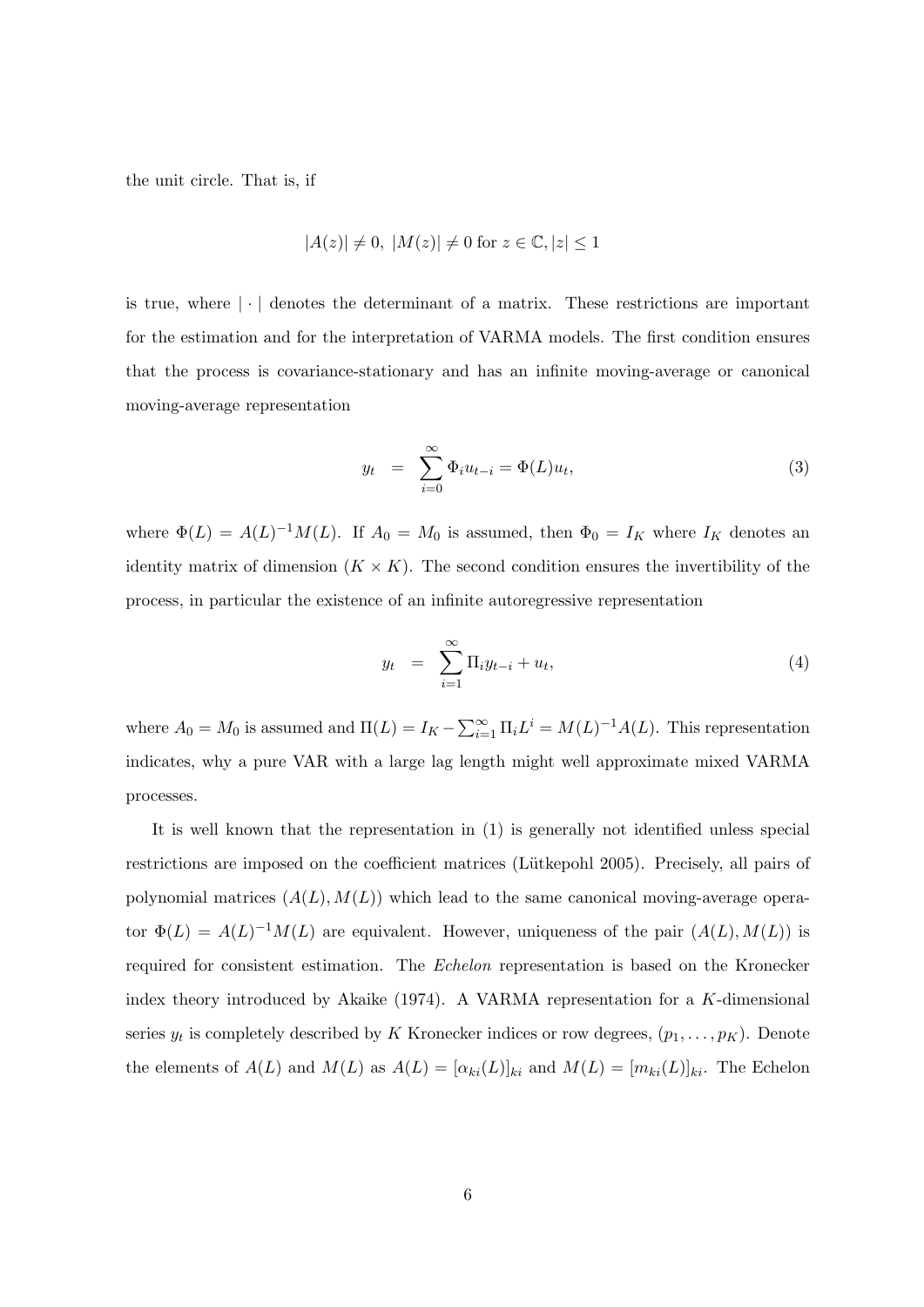form imposes zero-restrictions according to

$$
\alpha_{kk}(L) = 1 - \sum_{j=1}^{p_k} \alpha_{kk,j} L^j,
$$
  
\n
$$
\alpha_{ki}(L) = - \sum_{j=p_k-p_{ki}+1}^{p_k} \alpha_{ki,j} L^j, \text{ for } k \neq i,
$$
  
\n
$$
m_{ki}(L) = \sum_{j=0}^{p_k} m_{ki,j} L^j \text{ with } M_0 = A_0,
$$

for  $k, i = 1, \ldots, K$ . The numbers  $p_{ki}$  are given by

$$
p_{ki} = \begin{cases} \min\{p_k + 1, p_i\}, & \text{if } k \geq i \\ \min\{p_k, p_i\}, & \text{if } k < i \end{cases} k, i = 1, \dots, K,
$$

and denote the number of free parameters in the polynomials,  $\alpha_{ki}(L)$ ,  $k \neq i$ . It can be shown that this representation leads to identified parameters (see e.g. Hannan & Deistler 1988). In this setting, a measure of the overall complexity of the multiple series can be given by the McMillian degree  $\sum_{j=1}^{K} p_j$  which is also the dimension of the corresponding state vector in a state space representation. Note that equal Kronecker indices, i.e.  $p_1 = p_2 = \ldots = p_K$ , lead to a standard, unrestricted VARMA representation.

# **3 Description of Estimation Methods**

In the following, a description of the examined algorithms is given. Throughout, it is assumed that the data has been mean-adjusted prior to estimation. I do not distinguish between raw data and mean-adjusted data for notational ease. Most of the algorithms are discussed based on the general representation (1) and it is assumed that restrictions are imposed on the parameter vector of the VARMA model according to the Echelon form. The observed sample is  $y_1, y_2, \ldots, y_T$ . The vector of total parameters is denoted by  $\beta$  ( $K^2(p+q) \times 1$ ) and the vector of free parameters by  $\gamma$  ( $n_{\gamma} \times 1$ ). Let  $\mathbf{A} := [A_1, \ldots, A_p]$  and  $\mathbf{M} := [M_1, \ldots, M_q]$  be matrices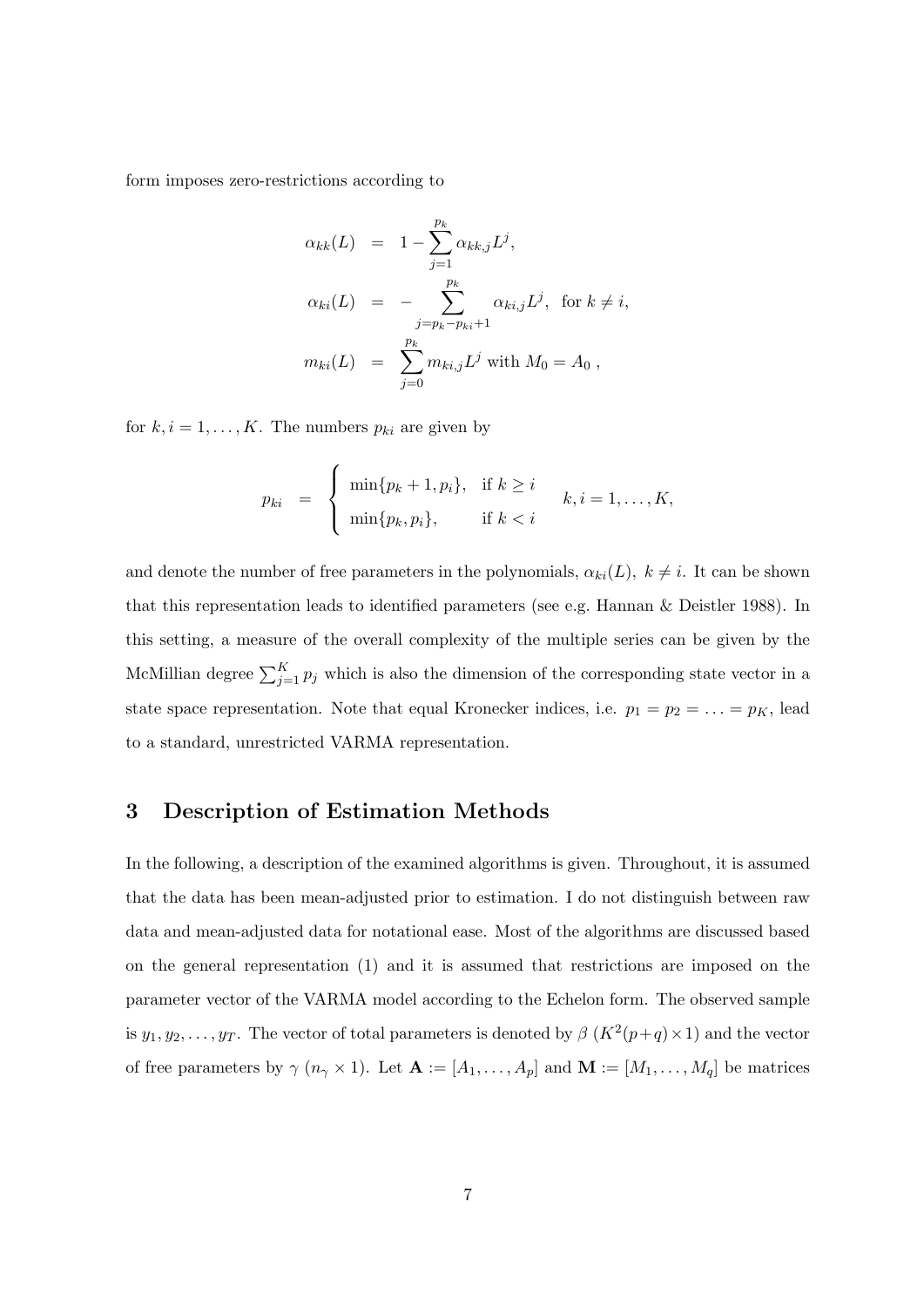collecting the autoregressive and moving-average coefficient matrices, respectively. Define

$$
\beta := \text{vec}[I_K - A_0, \mathbf{A}, \mathbf{M}],
$$

where vec denotes the operator that transforms a matrix to a column vector by stacking the columns of the matrix below each other. This particular order of the free parameters allows to formulate many of the following estimation methods as standard linear regression problems. To consider zero and equality restrictions on the parameters, define a  $((K^2(p+q)) \times n_\gamma)$  matrix *R* such that  $\beta = R\gamma$ . This notation is equivalent to the explicit formulation of restrictions on  $\beta$  such as  $C\beta = c$  for suitable matrices *C* and *c*.

**Hannan-Rissanen Method (HR):** This is the simplest method. The procedure is easy to implement and is sometimes called the Hannan-Rissanen method or Durbin's method (Durbin 1960, Hannan & Rissanen 1982) because it corresponds to the second stage of the method proposed in Hannan & Rissanen (1982) for univariate models. See Hannan & Kavalieris (1984*b*) for the extension to the multivariate case. Recently, the estimator's asymptotic distribution in the vector case has been derived by Dufour & Jouini (2005) under quite general conditions. The idea is to use the infinite VAR representation in (4) in order to estimate the residuals  $u_t$  in a first step. In finite samples, a good approximation is a finite-order VAR, provided that the process is of low order and the roots of the moving-average polynomial are not too close to unity in modulus. The first step of the algorithm consists of a preliminary long autoregression of the type

$$
y_t = \sum_{i=1}^{n_T} \Pi_i y_{t-i} + u_t,
$$
\n(5)

where  $n<sub>T</sub>$  is the lag length that is required to increase with the sample size, *T*. In the second stage, the residuals from  $(5)$ ,  $\hat{u}_t^{(0)}$  $t_t^{(0)}$ ,  $t = n_T + 1, \ldots, T$ , are plugged in (1). After rearranging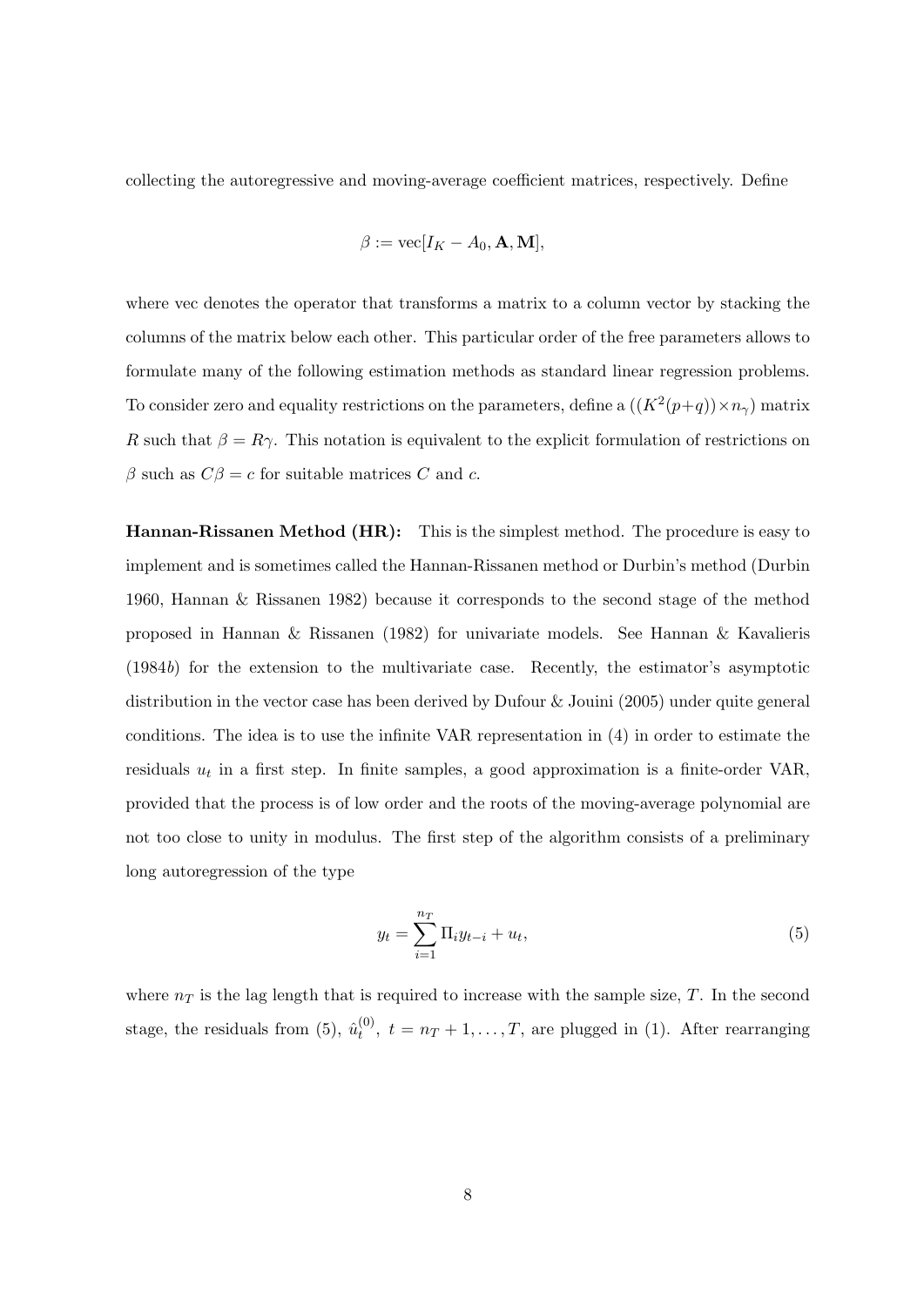$(1)$ , one gets

$$
y_t = (I_K - A_0)[y_t - \hat{u}_t^{(0)}] + A_1 y_{t-1} + \dots + A_p y_{t-p}
$$

$$
+ M_1 \hat{u}_{t-1}^{(0)} + \dots + M_q \hat{u}_{t-q}^{(0)} + u_t,
$$

where  $A_0 = M_0$  has been used. Write the above equation compactly as

$$
y_t = [I_K - A_0, \mathbf{A}, \mathbf{M}]Y_{t-1}^{(0)} + u_t,
$$

where  $Y_{t-1}^{(0)}$  $\tau_{t-1}^{(0)} := [(y_t - \hat{u}_t^{(0)})$  $y'$ ,  $y'_{t-1}, \ldots, y'_{t-p}, (\hat{u}_{t-p}^{(0)})$  $\hat{u}_{t-1}^{(0)}$ )', . . . , ( $\hat{u}_{t-1}^{(0)}$ *t−q* ) *′* ] *′* . Collecting all observations we get

$$
Y = [I_K - A_0, \mathbf{A}, \mathbf{M}]X^{(0)} + U,\tag{6}
$$

where  $Y := [y_{n_T+m+1}, \ldots, y_T]$ ,  $U := [u_{n_T+m+1}, \ldots, u_T]$  is the matrix of regression errors,  $X^{(0)} := [Y^{(0)}_{n_T+m}, \ldots, Y^{(0)}_{T-1}]$  and  $m := \max\{p, q\}$ . Thus, the regression is started at  $n_T + m + 1$ . One could also start simply at  $m + 1$ , setting the initial errors to zero but I have decided not to do so. Vectorizing equation (6) yields

$$
\text{vec}(Y) = (X^{(0)'} \otimes I_K)R\gamma + \text{vec}(U),
$$

and the HR estimator is defined as

$$
\tilde{\gamma} = [R'(X^{(0)}X^{(0)'} \otimes (\widehat{\Sigma}^{(0)})^{-1})R]^{-1}R'(X^{(0)} \otimes (\widehat{\Sigma}^{(0)})^{-1})\text{vec}(Y),\tag{7}
$$

because  $E[\text{vec}(U)\text{vec}(U)'] = I_{T-n_T-m} \otimes \Sigma$  and  $\hat{\Sigma}^{(0)} = 1/T \sum \hat{u}_t^{(0)}$  $\hat{u}^{(0)}_t(\hat{u}^{(0)}_t)$  $t_t^{(0)}$ <sup>*'*</sup> is the estimated covariance matrix of the residuals. The corresponding estimated matrices are denoted by  $\tilde{A}_0, \tilde{A}_1, \ldots, \tilde{A}_p$  and  $\tilde{M}_1, \tilde{M}_2, \ldots, \tilde{M}_q$ , respectively.

In their framework, Dufour & Jouini (2005) derive consistency of the parameter estimators for  $n_T$  increasing at a rate below  $T^{1/2}$ , i.e.  $n_T \to \infty$   $n_T^2/T \to 0$  as  $T \to \infty$ , and asymptotic normality for a rate below  $T^{1/4}$ . For univariate and multivariate models, different selection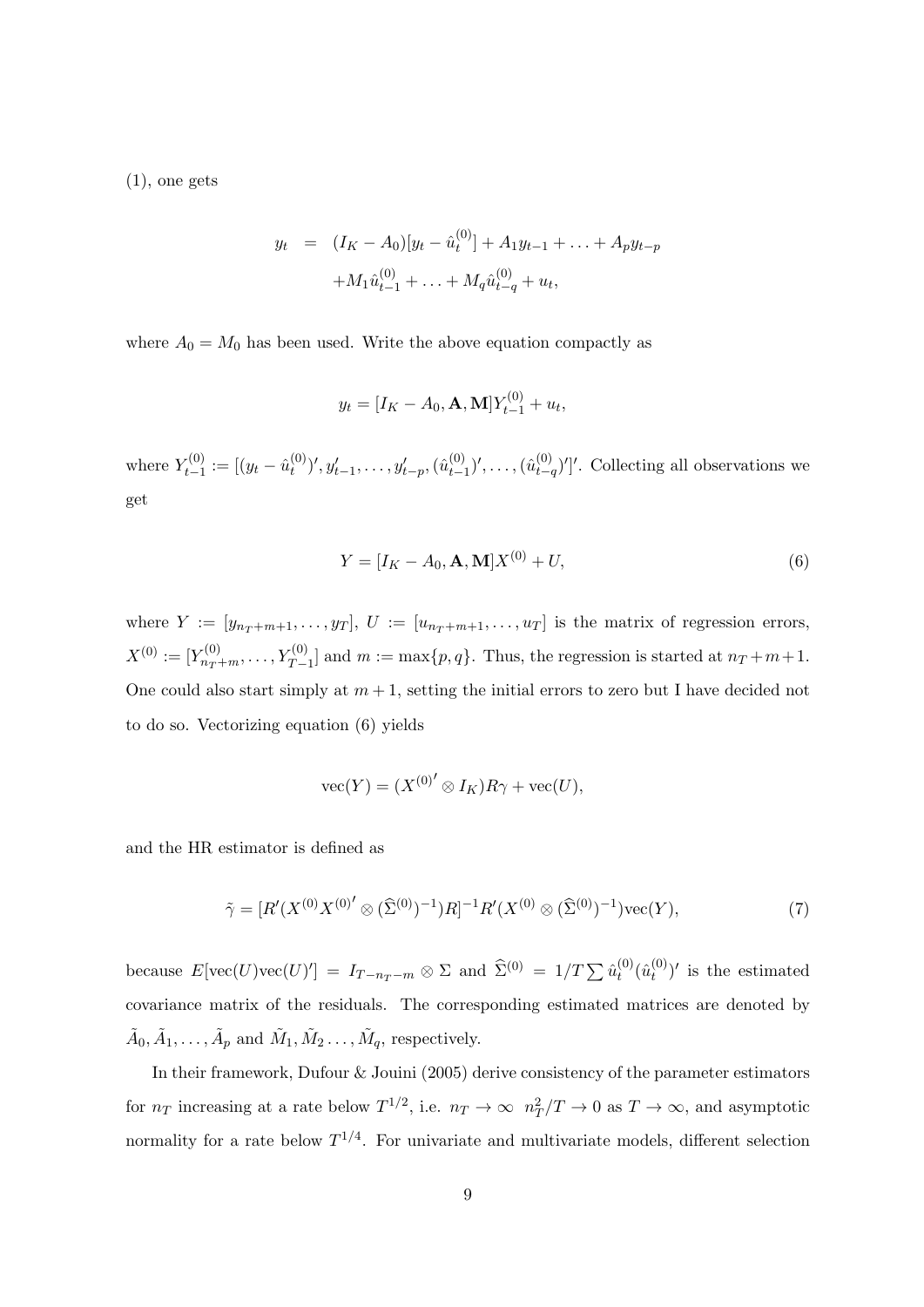rules for the lag length of the initial autoregression have been proposed. For example, Hannan & Kavalieris (1984*a*) propose to select  $n<sub>T</sub>$  by AIC or BIC, while Koreisha & Pukkila (1990) propose choosing  $n_T =$ *√*  $T \text{ or } n_T = 0.5$ *√ T*. In general, choosing a higher value for *n<sup>T</sup>* increases the risk of obtaining non-invertible or non-stationary estimated models (Koreisha & Pukkila 1990). Throughout,  $n_T = 0.5$ *√ T* is employed.

Three technical details are worth mentioning at this point. First, it can happen that the estimated autoregressive model (5) is not stationary. In this case, a Yule-Walker estimator is employed (see e.g. Lütkepohl 2005, 3.3). Second, the estimated VARMA model might not be invertible. We use a procedure proposed by Lippi & Reichlin (1994) in a different context in order to obtain the corresponding invertible representation. A detailed account is given in the appendix. Third, the estimated VARMA model might not be stable. In this case, different lag orders  $n<sub>T</sub>$  in (5) are tried to obtain a stationary and invertible estimated VARMA model.

**Hannan-Kavalieris-Procedure (HK):** This method adds a third stage to the procedure just described. It goes originally back to Hannan & Kavalieris (1984*b*) for multivariate processes. See also Hannan & Deistler (1988, 6.5-6.7) for an extensive discussion. In contrast to HR, the resulting estimator is asymptotically efficient for Gaussian innovations. It is a Gauss-Newton procedure to maximize the likelihood function conditional on  $y_t = 0$ ,  $u_t = 0$ for  $t \leq 0$  but its first iteration has sometimes been interpreted as a three-stage least squares procedure (Dufour & Pelletier (2008)). The method is computationally very easy to implement because of its recursive nature. Corresponding to the estimates of the HR algorithm, new residuals,  $\varepsilon_t$  ( $K \times 1$ ), are formed. One step of the Gauss-Newton iteration is performed starting from these estimates. Thus, given the output of the HR procedure, one calculates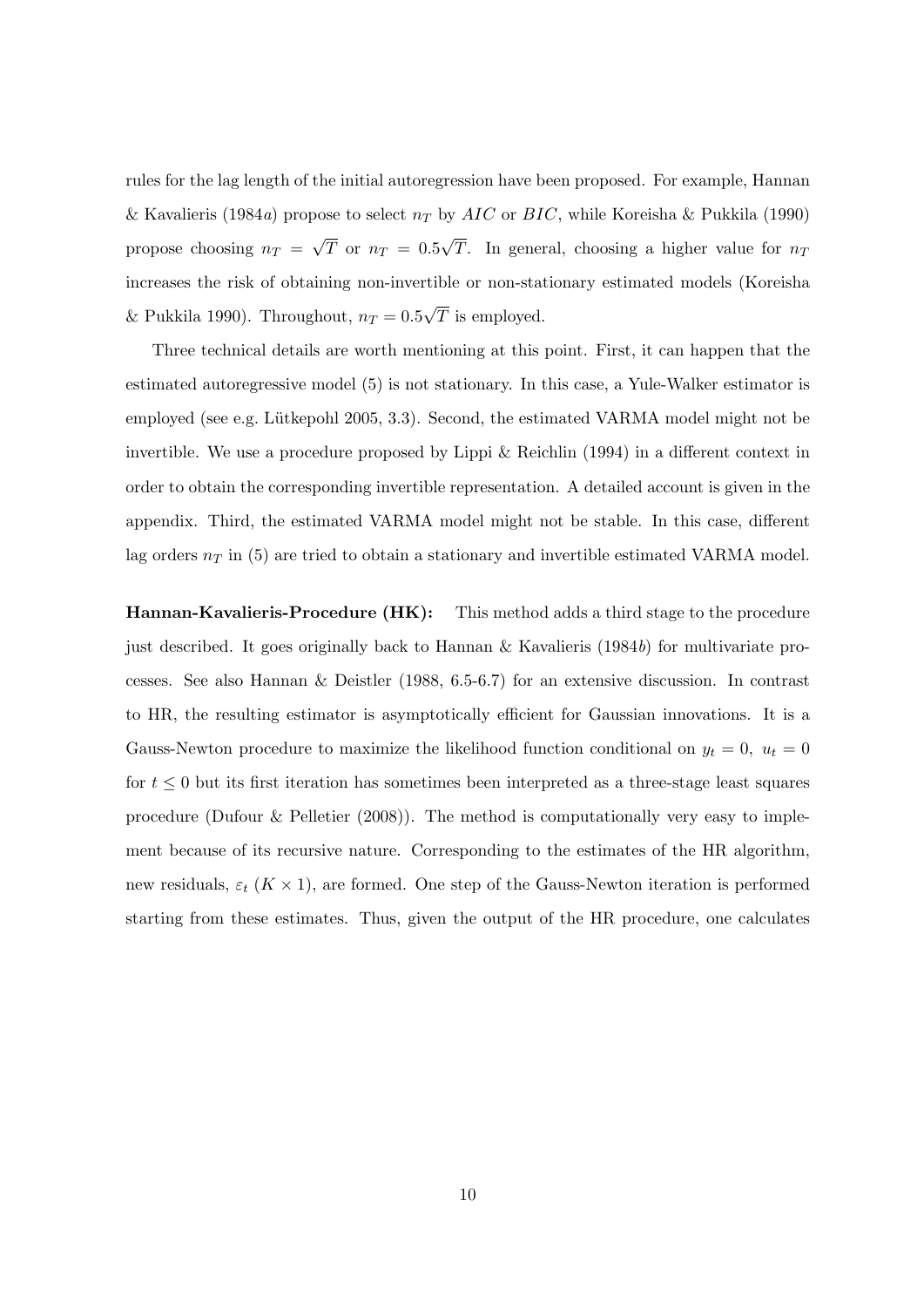series,  $\xi_t$  (*K* × 1),  $\eta_t$  (*K* × 1) and  $\hat{X}_t$  (*K* ×  $n_\gamma$ ) according to

$$
\varepsilon_t = \tilde{A}_0^{-1} \left( \tilde{A}_0 y_t - \sum_{j=1}^p \tilde{A}_j y_{t-j} - \sum_{j=1}^q \tilde{M}_j \varepsilon_{t-j} \right),
$$
  
\n
$$
\xi_t = \tilde{A}_0^{-1} \left( -\sum_{j=1}^q \tilde{M}_j \xi_{t-j} + \varepsilon_t \right),
$$
  
\n
$$
\eta_t = \tilde{A}_0^{-1} \left( -\sum_{j=1}^q \tilde{M}_j \eta_{t-j} + y_t \right),
$$
  
\n
$$
\hat{X}_t = \tilde{A}_0^{-1} \left( -\sum_{j=1}^q \tilde{M}_j \hat{X}_{t-j} + (\tilde{Y}_t' \otimes I_K) R \right),
$$

for  $t = 1, 2, ..., T$  and  $y_t = \varepsilon_t = \xi_t = \eta_t = 0_{K \times 1}$  and  $\hat{X}_t = 0_{K \times n_\gamma}$  for  $t \leq 0$  and  $\tilde{Y}_t$  is structured as  $Y_t^{(0)}$  with  $\varepsilon_t$  in place of  $\hat{u}_t^{(0)}$  $t_t^{(0)}$ . Given these quantities, we compute the HK estimate as

$$
\hat{\gamma} = \left(\sum_{t=m+1}^{T} \hat{X}'_{t-1} \hat{\Sigma}^{-1} \hat{X}_{t-1}\right)^{-1} \left(\sum_{t=m+1}^{T} \hat{X}'_{t-1} \hat{\Sigma}^{-1}(\varepsilon_t + \eta_t - \xi_t)\right),
$$

where  $\hat{\Sigma} := T^{-1} \sum \varepsilon_t \varepsilon'_t$ ,  $m := \max\{p, q\}$  as before and the estimated coefficient matrices are denoted by  $\hat{A}_0, \hat{A}_1, \ldots, \hat{A}_p$  and  $\hat{M}_1, \hat{M}_2, \ldots, \hat{M}_q$ , respectively.

Hannan & Kavalieris (1984*b*) showed consistency and asymptotic normality of these estimators. It is possible to use this procedure iteratively, starting the above recursions in the second iteration with the newly obtained parameter estimates from the HK procedure, and so on until convergence.

**Generalized Least Squares (KP):** Also this procedure has three stages. Koreisha & Pukkila (1990) proposed the method for univariate ARMA models and Kavalieris, Hannan & Salau (2003) proved efficiency of the KP estimates in this case. The motivation is the same as for the HR estimator. Given consistent estimates of the residuals, we can estimate the parameters of the VARMA representation by least squares. However, Koreisha & Pukkila (1990) note that in finite samples the residuals are estimated with error. This implies that the actual regression error is serially correlated in a particular way due to the structure of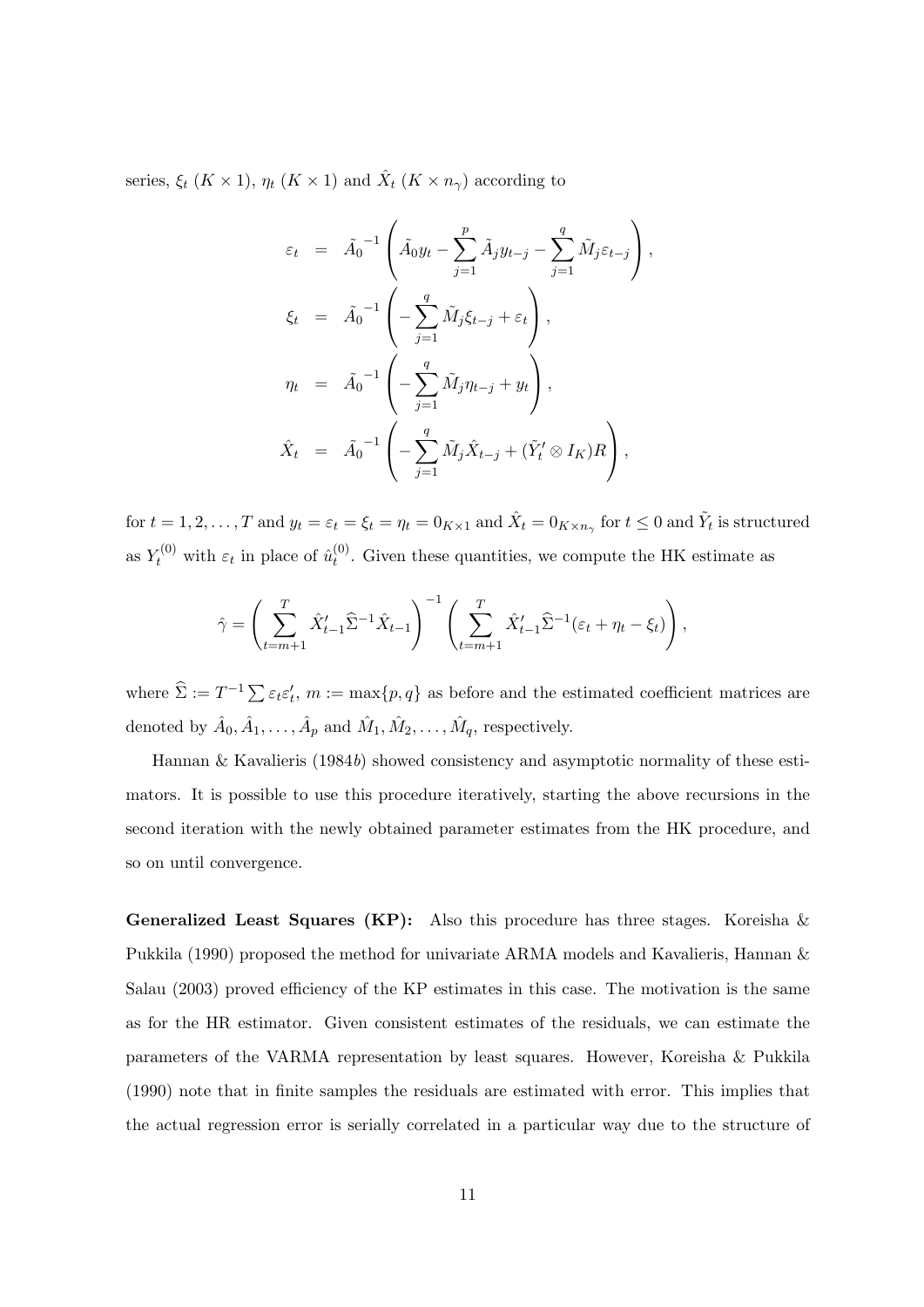the underlying VARMA process. The KP procedure tries to take this into account. Similar approaches have been proposed by Flores de Frutos & Serrano (2002) and Choudhury & Power (1998)

I consider a multivariate generalization of the three-stage procedure of Koreisha & Pukkila (1990). In the first stage, preliminary estimates of the innovations are obtained by a long autoregression as in (5). Koreisha & Pukkila (1990) *assume* that the residuals obtained from (5) correspond to the true residuals up to an uncorrelated error term,  $u_t = \hat{u}_t^{(0)} + \epsilon_t$ . If this expression is inserted in (1), one obtains

$$
A_0 y_t = \sum_{j=1}^p A_j y_{t-j} + A_0(\hat{u}_t^{(0)} + \epsilon_t) + \sum_{j=1}^q M_j(\hat{u}_{t-j}^{(0)} + \epsilon_{t-j}),
$$
  

$$
y_t - \hat{u}_t^{(0)} = (I - A_0)(y_t - \hat{u}_t^{(0)}) + \sum_{j=1}^p A_j y_{t-j}
$$

$$
+ \sum_{j=1}^q M_j \hat{u}_{t-j}^{(0)} + \zeta_t.
$$
 (8)

$$
\zeta_t = A_0 \epsilon_t + \sum_{j=1}^q M_j \epsilon_{t-j} \tag{9}
$$

The error term,  $\zeta_t$ , in a regression of  $y_t - \hat{u}_t^{(0)}$  $t_t^{(0)}$  on its lagged values and the estimated residuals is a moving-average process of order *q*. Thus, a least squares regression in (8) is not efficient. In the second stage of the KP procedure, one estimates the coefficients in (8) by ordinary least squares: Let  $z_t := y_t - \hat{u}_t^{(0)}$  $Z := [z_{n_T+m+1}, \ldots, z_T]$ . The second stage estimate is given analogously to the HR final estimate by

$$
\tilde{\tilde{\gamma}} = [R'(X^{(0)}X^{(0)'} \otimes I_K)R]^{-1}R'(X^{(0)} \otimes I_K)\text{vec}(Z),
$$

and the residuals are computed in the usual way, that is  $\tilde{\xi}_t^t = z_t - (Y_{t-1}^{(0)})$ *t−*1  $\int' \otimes I_K$ *R* $\tilde{\gamma}$ . The covariance matrix of these residuals,  $\Sigma_{\zeta}$ , is estimated as usual. From (9) one obtains the covariance matrix of the approximation error as

$$
\text{vec}(\tilde{\Sigma}_{\epsilon}) = \left(\sum_{i=0}^{q} (\tilde{\tilde{M}}_i \otimes \tilde{\tilde{M}}_i)\right)^{-1} \text{vec}(\tilde{\Sigma}_{\zeta}),
$$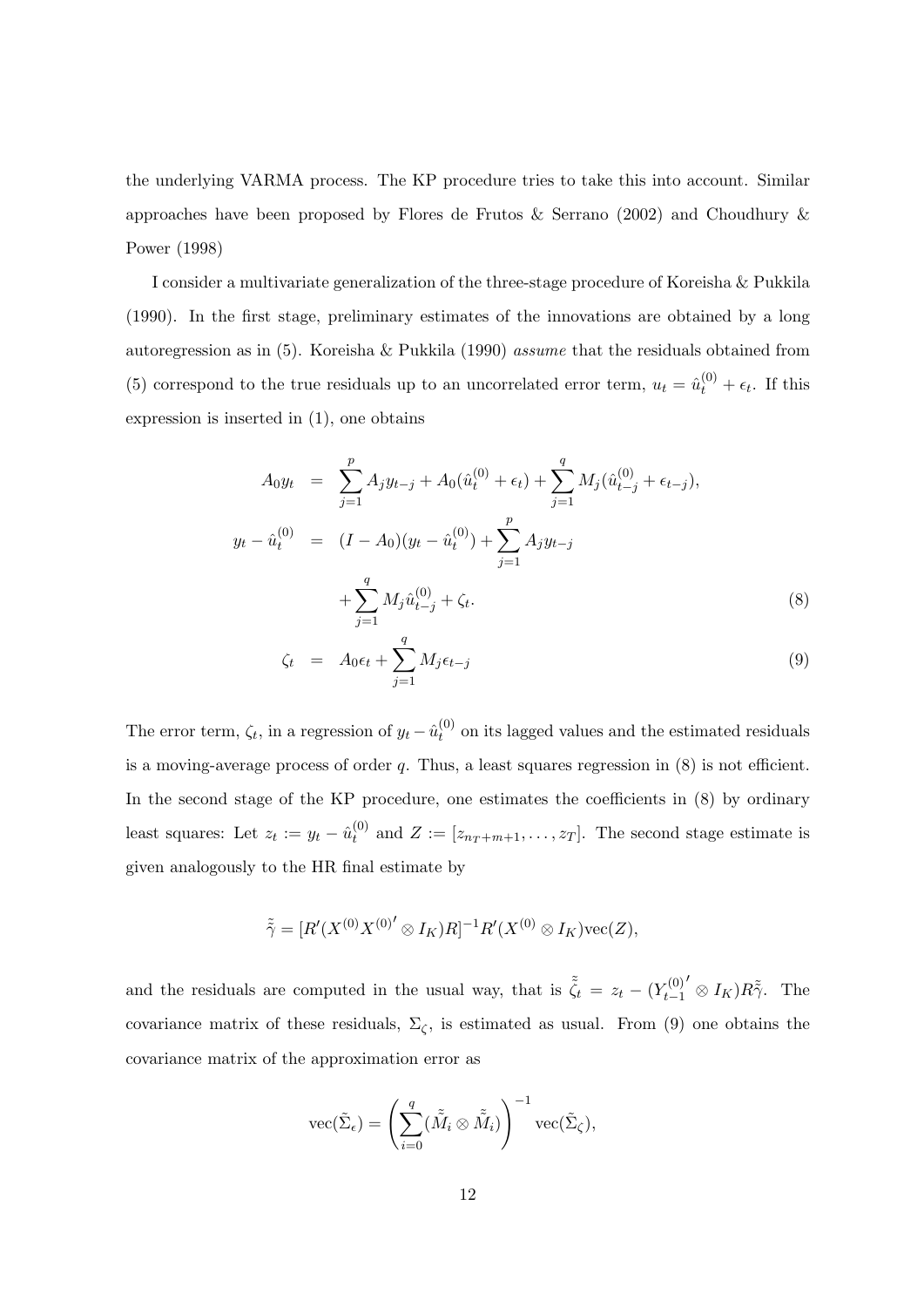where the  $\tilde{M}_j$  are formed from the corresponding elements in  $\tilde{\tilde{\gamma}}$ . These estimates are then used to build the covariance matrix of  $\zeta = (\zeta'_{n_T+m+1} \dots \zeta'_T)'$ . Let  $\Phi := E[\zeta \zeta']$  and denote its estimate by  $\hat{\Phi}$ . In the third stage, we re-estimate (8) by GLS as

$$
\hat{\tilde{\gamma}} = [R'(X^{(0)} \otimes I_K)\hat{\Phi}^{-1}(X^{(0)'} \otimes I_K)R]^{-1}R'(X^{(0)} \otimes I_K)\hat{\Phi}^{-1}\text{vec}(Z).
$$

In comparison to the HR estimator, the main difference lies in the weighting with  $\hat{\Phi}^{-1}$ .

**Iterative Least Squares (IHR)** Kapetanios (2003) suggested to use the HR algorithm iteratively. The parameter estimates of the HR algorithm are employed to construct new residuals which can be used to perform another least squares operation. Denote the estimate of the HR procedure by  $\tilde{\gamma}^{(1)}$ . We may obtain new residuals by

$$
\text{vec}(\hat{U}^{(1)}) = \text{vec}(Y) - (X^{(0)'} \otimes I_K)R\tilde{\gamma}^{(1)}.
$$

Therefore, it is possible to set up a new matrix of regressors  $X^{(1)}$  that is of the same structure as  $X^{(0)}$  but uses the newly obtained estimates of the residuals  $\hat{u}_t^{(1)}$  $\hat{U}^{(1)}$  in  $\hat{U}^{(1)}$ . Generalized least squares as in (7) in

$$
\text{vec}(Y) = (X^{(1)'} \otimes I_K)R\gamma + \text{vec}(U)
$$

yields a new estimate  $\tilde{\gamma}^{(2)}$ . Denote the vector of estimated residuals at the *i*<sup>th</sup> iteration by  $\hat{U}^{(i)}$ . Then we iterate least squares regressions until  $||\text{vec}(\hat{U}^{(i)}) - \text{vec}(\hat{U}^{(i-1)})||$  becomes small relative to  $||\text{vec}(\hat{U}^{(i-1)})||$ , where  $||.||$  is some norm. According to Kapetanios (2003), the IHR algorithm is consistent and has the same asymptotic properties as the HR method. In contrast to the above-mentioned regression-based procedures, the IHR procedure is iterative but the computational load is still small.

**Maximum Likelihood Estimation (MLE):** The dominant approach to the estimation of VARMA models has been of course maximum likelihood estimation. The exact likelihood of a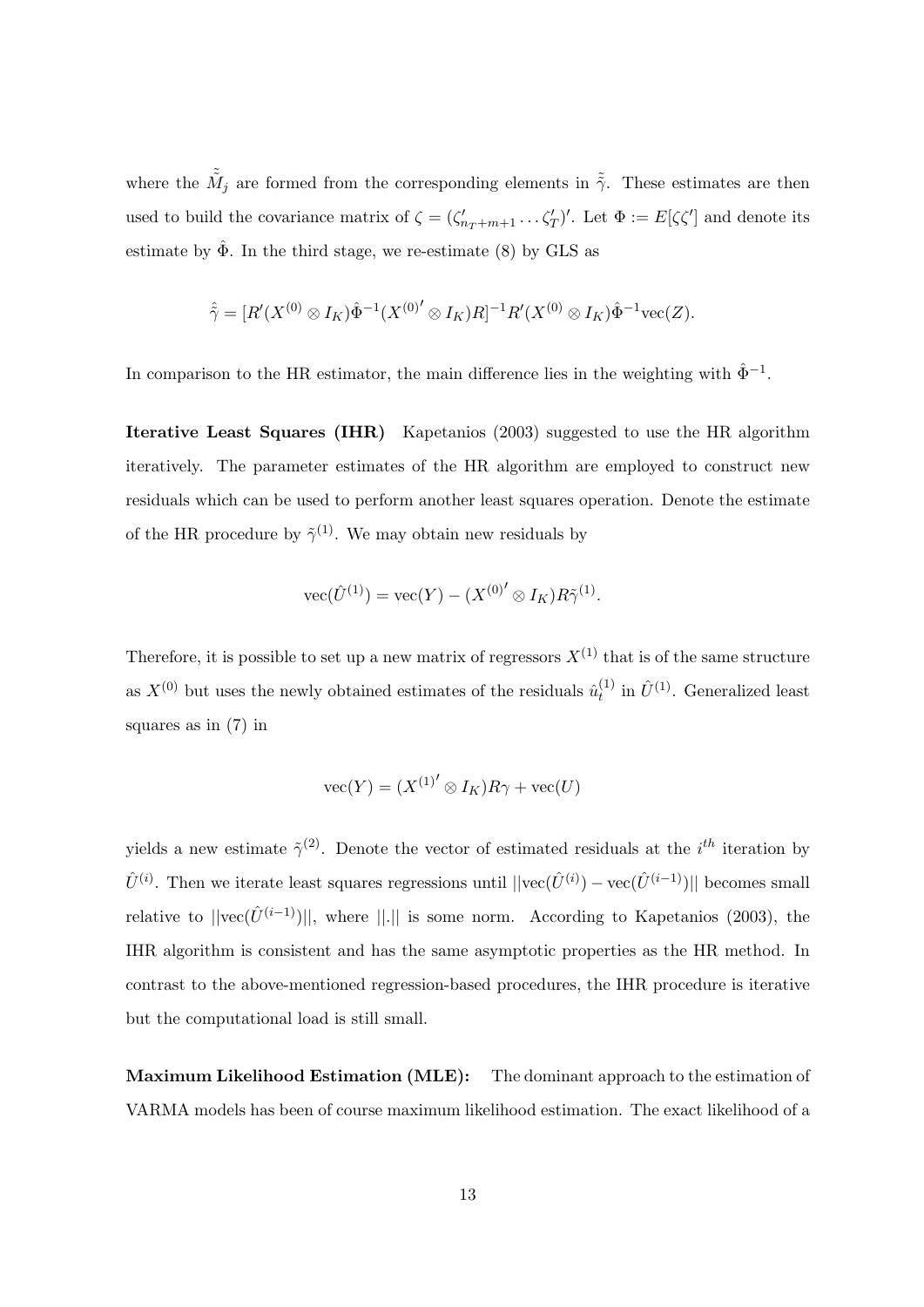VARMA  $(p, q)$  model was first derived by Hillmer & Tiao (1979) and Nicholls & Hall (1979).<sup>2</sup> The presentation here is summarizing the derivation of the exact likelihood as described in Reinsel (1993, 5.3). Given the sample,  $y_1, \ldots, y_T$ , and assuming that the innovations  $u_t$ are normally distributed, one can summarize equation (1) by defining  $y := (y'_1, \ldots, y'_T)$ ,  $u := (u'_1, \ldots, u'_T)'$  and  $y^0 := (y'_{-p+1}, \ldots, y'_0, u'_{-q+1}, \ldots, u'_0)'$  and writing

$$
\mathfrak{A}y = \mathfrak{A}_0 y^0 + \mathfrak{M}u,
$$

where  $\mathfrak{A}, \mathfrak{A}_0, \mathfrak{M}$  are functions of  $A_0, A_1, \ldots, A_p$  and  $M_1, \ldots, M_q$ , see Reinsel (1993). Since the  $u_t$  are Gaussian and  $y_t = A(L)^{-1}M(L)u_t$ , all terms in  $y^0$  as well as in *u* are Gaussian too and  $y^0$  and  $u$  are independent. Thus  $y$  is Gaussian as well with

$$
y \sim N(0, \mathfrak{A}^{-1}(\mathfrak{A}_0 E[y^0(y^0)]\mathfrak{A}_0' + \mathfrak{M}(I_T \otimes \Sigma)\mathfrak{M}')\mathfrak{A}'^{-1}).
$$

Denote the covariance by  $\Gamma_0 := \mathfrak{A}^{-1}(\mathfrak{A}_0 E[y^0(y^0)] \mathfrak{A}'_0 + \mathfrak{M}(I_T \otimes \Sigma) \mathfrak{M}' ) {\mathfrak{A}'}^{-1}$ . The log likelihood function of the vector of free parameters,  $\gamma$ , and the covariance matrix of the residuals can be expressed as

$$
\ell(\gamma, \Sigma) \propto -1/2 \ln |\Gamma_0| - \frac{1}{2} y' (\Gamma_0)^{-1} y,\tag{10}
$$

where the dependence of  $\Gamma_0$  on  $\gamma$  and  $\Sigma$  is omitted on the right hand side. The formulation makes clear that the maximization of (10) is highly nonlinear. Exact maximum likelihood estimation "backcasts" the initial values in that the term  $E[y^0(y^0)']$  needs to be calculated. The procedure is implemented using the formulation of the exact likelihood by Mauricio (1995) as implemented in GAUSS 9.0 and the sqpSolveMT function is used to maximize it. The starting values are the true parameter values and a limited number of iterations is allowed and therefore the results from the exact maximum likelihood procedure must be regarded as a benchmark rather than as a realistic estimation alternative.

<sup>&</sup>lt;sup>2</sup>See also Deistler & Pötscher (1984) on the behavior of the likelihood function for ARMA models.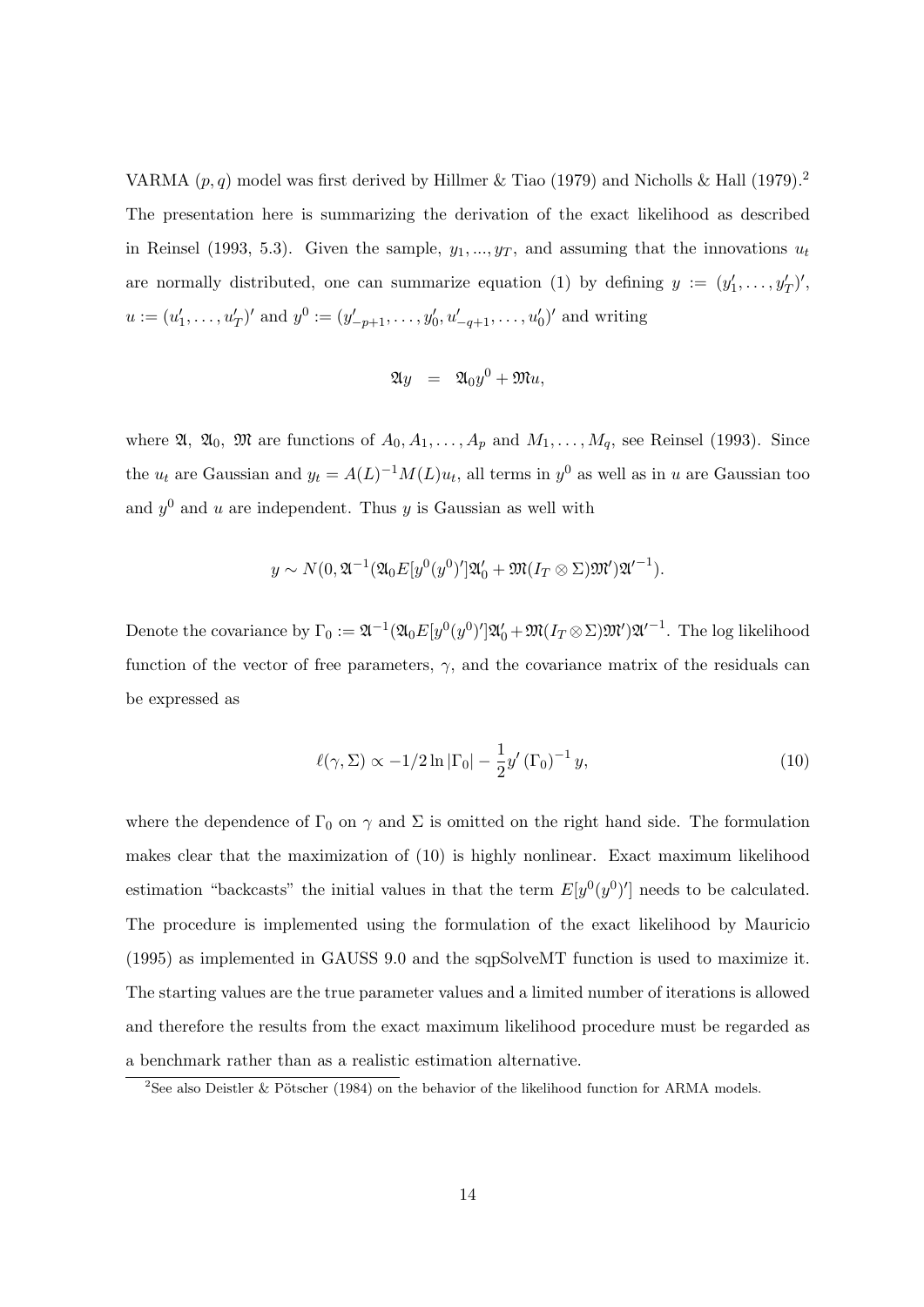**Vector Autoregressive Approximations (VAR)** An alternative to VARMA modeling is using just a pure autoregressive model - as it is very often done in practice. As there is no true lag order, we employ the *AIC* and *BIC* information criteria to choose a lag length. The corresponding VARs are denoted by VAR(AIC) and VAR(BIC). This is done in order to assess the potential merits of VARMA modeling compared to standard VAR modeling.

# **4 Monte Carlo Study**

I compare the performance of different estimation methods using a variety of measures. The parameter estimation precision, the accuracy of point forecasts and the precision of the estimated impulse responses are compared. These measures are related. For instance, one would expect that an algorithm that yields accurate parameter estimates performs also well in a forecasting exercise. However, almost all results on the efficiency of different estimators rely on asymptotic theory. There is no guarantee that the ranking of estimators based on large samples is the same in small samples. This phenomenon is simply due to the limited information in small samples. While it is not clear a priori whether there are important differences with respect to the different measures used, it is worth investigating these issues separately in order to uncover potential advantages or disadvantages of the algorithms.

Apart from the performance measures mentioned above, I am also interested in the "technical reliability" of the algorithms. This is not a trivial issue as the results will make clear. First, I consider the number of cases when the algorithms yielded non-stationary models. Second, the number of cases when the models yielded extreme outliers is counted. For the IHR algorithm another relevant statistic is the number of replications where the iterations did not converge. For all algorithms, the estimates of the HR procedure are adopted in the case that a particular algorithm fails for one of the mentioned reasons.

I consider various processes and variations of them as described below. For all data generating processes, I simulate  $N = 1000$  series of length  $T = 100$ . The sample size could be regarded as typical for macroeconomic time series applications.<sup>3</sup> I consider mostly processes

 ${}^{3}$ In an earlier version of the paper, the algorithms were also compared for a sample size of  $T = 200$ . The results, however, did not differ much and are therefore omitted.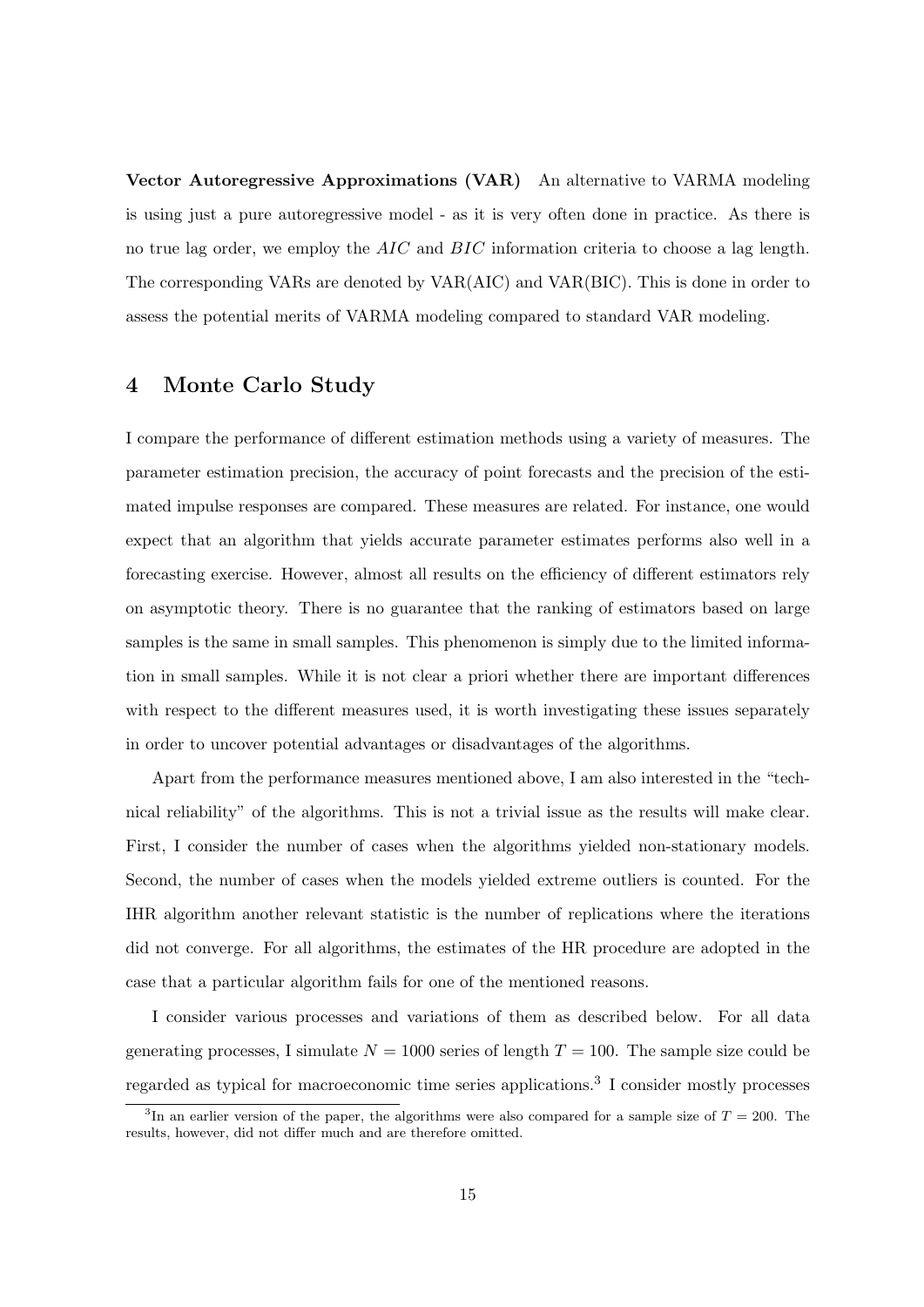that have been used in the literature to demonstrate the virtue of specific algorithms but I also consider examples taken from estimated processes.

#### **4.1 Performance Measures**

#### **4.1.1 Parameter Estimates**

The accuracy of the different parameter estimators is compared. The parameters may be of independent interest to the researcher. Denote by  $\hat{\gamma}_{A,n}$  the estimate of  $\gamma$  obtained by some algorithm  $A$  at the *n*th replication of the simulation experiment. The accuracy of an estimator is summarized as the trace of the estimated MSE matrix

$$
\text{tr } MSE_{\mathcal{A}} = \text{tr } \left( \frac{1}{N} \sum_{n=1}^{N} (\hat{\gamma}_{\mathcal{A},n} - \gamma)(\hat{\gamma}_{\mathcal{A},n} - \gamma)' \right).
$$

The index *n* refers to a particular replication of the simulation experiment,  $n = 1, \ldots, N$ . In the graphs, the ratio of the trace of the MSE matrix of a particular algorithm over the trace of the MSE matrix of the MLE method is computed as

$$
tr\ MSE_{\mathcal{A}}/tr\ MSE_{MLE}.
$$

#### **4.1.2 Forecasting**

Forecasting is one of the main objectives in time series modeling. To assess the forecasting power of different VARMA estimation algorithms, the traces of forecast mean squared error (FMSE) matrices of 1-step and 4-step-ahead out-of-sample forecasts are compared. Specifically, the trace of the FMSE matrix at horizon *h* for the algorithm *A* is

tr 
$$
FMSE_{\mathcal{A}}(h) = \text{tr}\left(\frac{1}{N} \sum_{n=1}^{N} (y_{T+h,n} - \hat{y}_{T+h|T,n}) (y_{T+h,n} - \hat{y}_{T+h|T,n})'\right),
$$

where  $y_{T+h,n}$  is the value of  $y_t$  at  $T+h$  for the *n*th replication and  $\hat{y}_{T+h|T,n}$  denotes the corresponding *h*-step ahead forecast at origin  $T$  and the dependence on  $A$  is suppressed on the right hand side. For given estimated parameters and a finite sample at hand, the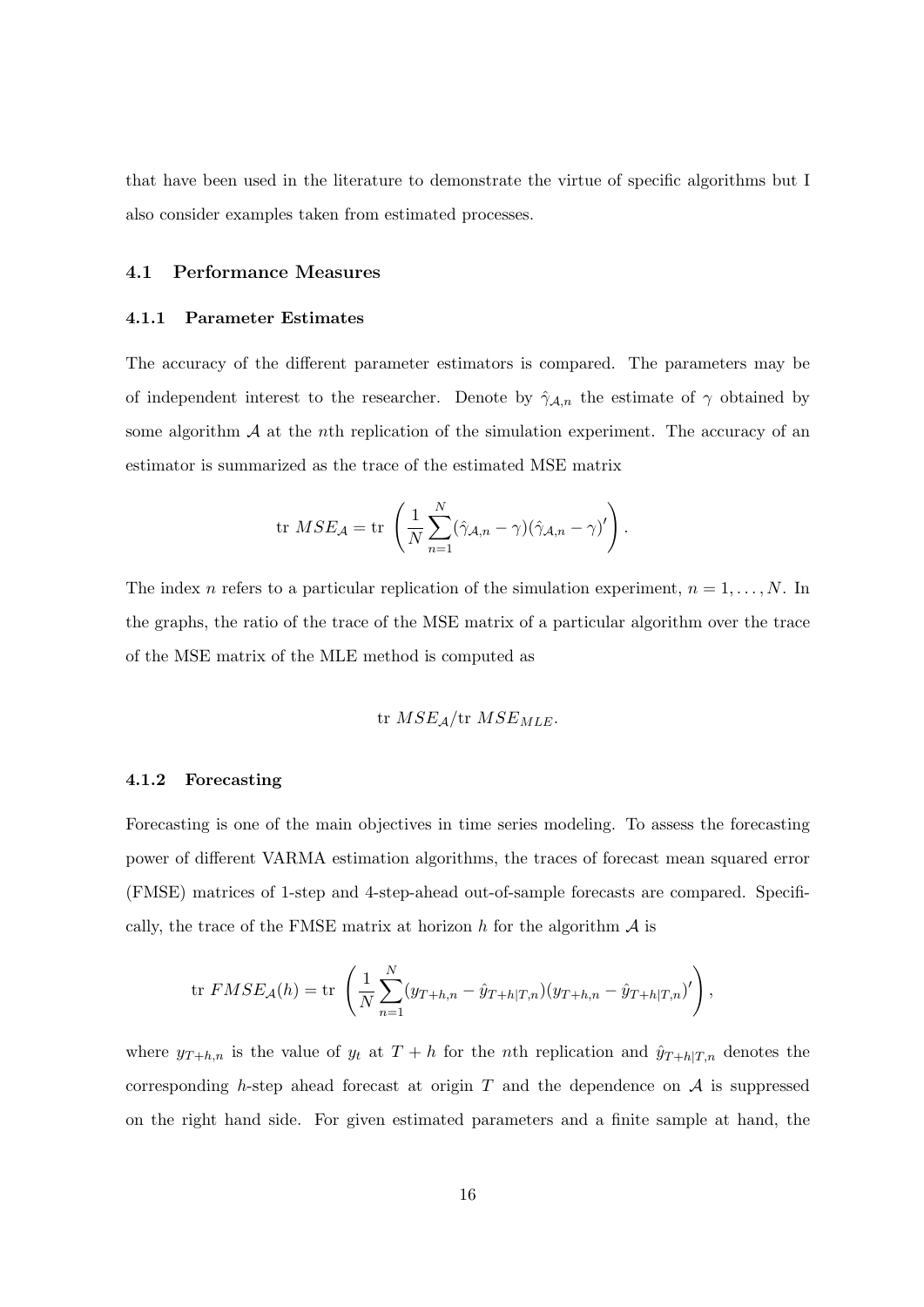corresponding estimate of the sequence  $\hat{u}_t$  is used to compute forecasts recursively according to

$$
\hat{y}_{T+h|T} = A_0^{-1} \left( \sum_{j=1}^p A_j \hat{y}_{T+h-j|T} + \sum_{j=h}^q M_j \hat{u}_{T+h-j} \right),
$$

for  $h = 1, ..., q$ . For  $h > q$ , the forecast is simply  $\hat{y}_{T+h|T} = A_0^{-1} \sum_{j=1}^p A_j \hat{y}_{T+h-j|T}$ . The forecast precision of an algorithm *A* is measured relative to the MLE method

$$
\text{tr}\ FMSE_{\mathcal{A}}(h)/\text{tr}\ FMSE_{\text{MLE}}(h).
$$

#### **4.1.3 Impulse Response Analysis**

Researchers might also be interested in the accuracy of the estimated impulse response function as in  $(3)$ ,

$$
y_t = \sum_{i=0}^{\infty} \Phi_i u_{t-i} = \Phi(L) u_t,
$$

since it displays the propagation of shocks to  $y_t$  over time. I compute impulse response mean squared errors (IRMSE) at two different horizons,  $h = 1$  and  $h = 4$ . Let  $\psi_h = \text{vec}(\Phi_h)$  denote the vector of responses of the system to shocks *h* periods ago. A measure of the accuracy of the estimated impulse responses is

$$
\text{tr}\,\, IRMSE_{\mathcal{A}}(h) = \text{tr}\,\,\left(\frac{1}{N}\sum_{n=1}^N(\psi_h - \hat{\psi}_{h,n})(\psi_h - \hat{\psi}_{h,n})'\right),\,
$$

where  $\hat{\psi}_{h,n}$  is the estimated response. The precision of the estimated responses for a particular algorithm is again measured relative to the precision of the MLE method

$$
\frac{\text{tr}\,IRMSE_{\mathcal{A}}(h)}{\text{tr}\,IRMSE_{MLE}(h)}.
$$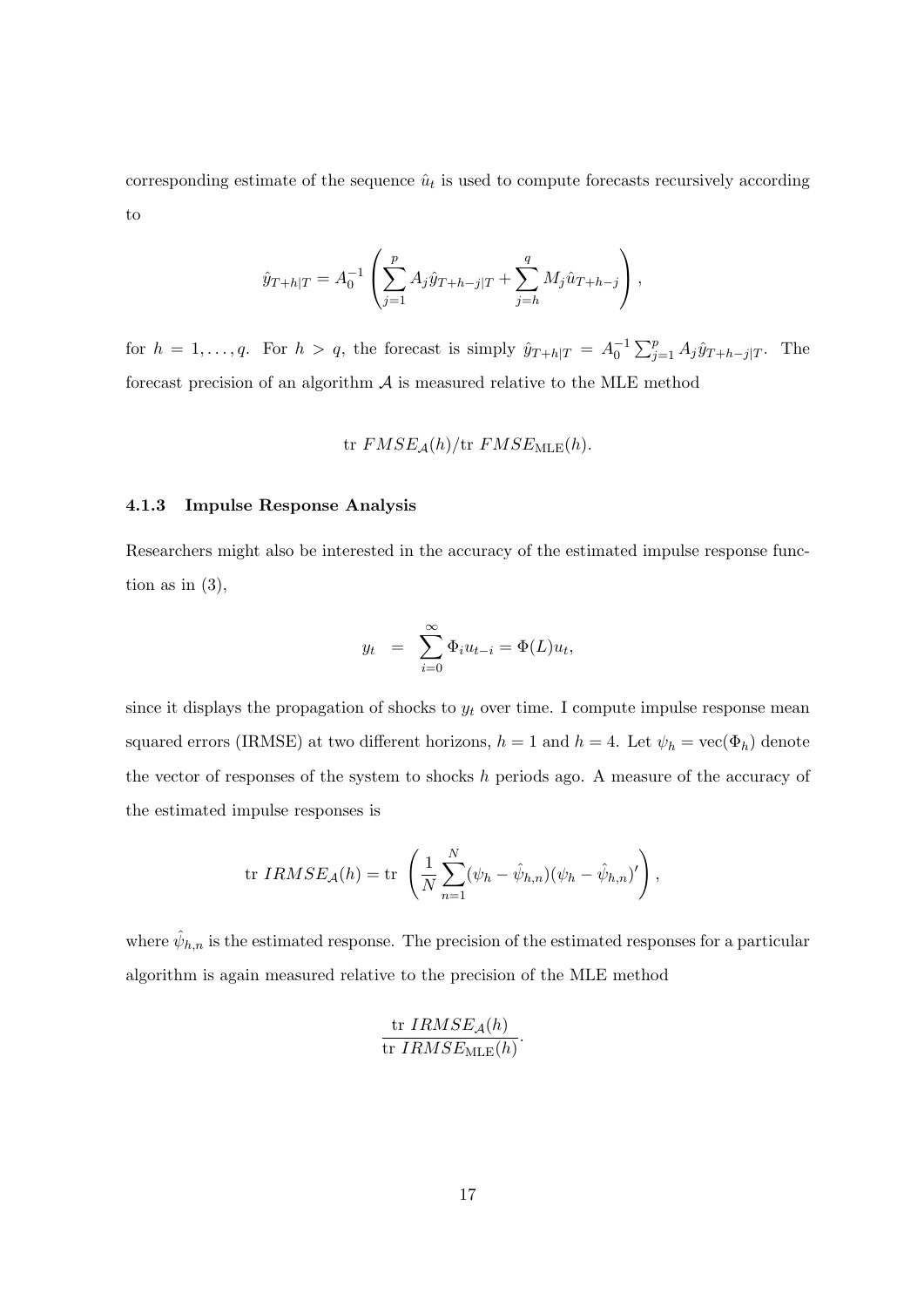### **4.2 Generated Systems**

#### **4.2.1 Small-Dimensional Systems**

**DGP I:** The first two-dimensional process is a simplified version of the process fitted by Reinsel (1993, pp. 253-255) to U.S. business investment and inventories data. It is a bivariate VARMA(2,2) model with Kronecker indices  $(p_1, p_2) = (2, 1)$ . Precisely, the process is given by

$$
\begin{pmatrix} 1 & 0 \ 0.4 & 1 \end{pmatrix} y_t = \begin{pmatrix} 0.51 & 0 \ 0.52 & \alpha_{22,1} \end{pmatrix} y_{t-1} + \begin{pmatrix} -0.13 & 0 \ 0 & 0 \end{pmatrix} y_{t-2} + \begin{pmatrix} 1 & 0 \ 0.4 & 1 \end{pmatrix} u_t + \begin{pmatrix} 0 & m_{21,1} \ 0 & 0 \end{pmatrix} u_{t-1} + \begin{pmatrix} 0 & 0 \ 0 & 0 \end{pmatrix} u_{t-2},
$$

and

$$
\Sigma = \begin{pmatrix} 4.97 \\ 1.69 & 15.96 \end{pmatrix}.
$$

This admittedly small process is used here to check the performance of the algorithms in the case  $A_0 \neq I_K$ . In addition, many parameter values are zero even though the process is identified.

The autoregressive polynomial has three non-zeros eigenvalues and the moving-average polynomial has one eigenvalue different from zero. Denote the eigenvalues of the autoregressive and moving-average part by  $\lambda^{ar}$  and  $\lambda^{ma}$ , respectively. These eigenvalues are varied and the parameters  $\alpha_{12,1}$ ,  $m_{21,1}$  are set accordingly. For this and the following DGPs, I consider parameterizations with medium eigenvalues (*MEV* ), large positive autoregressive eigenvalues (*LP AREV* ), large negative autoregressive eigenvalues (*LNAREV* ), large positive moving-average eigenvalues (*LPMAEV* ) and large negative moving-average eigenvalues (*LNMAEV* ). The parameter values corresponding to the different parameterizations can be found in Table 1 for all DGPs.

For the present process the *MEV* parametrization corresponds to  $\alpha_{22,1} = 0.66$ ,  $m_{21,1} =$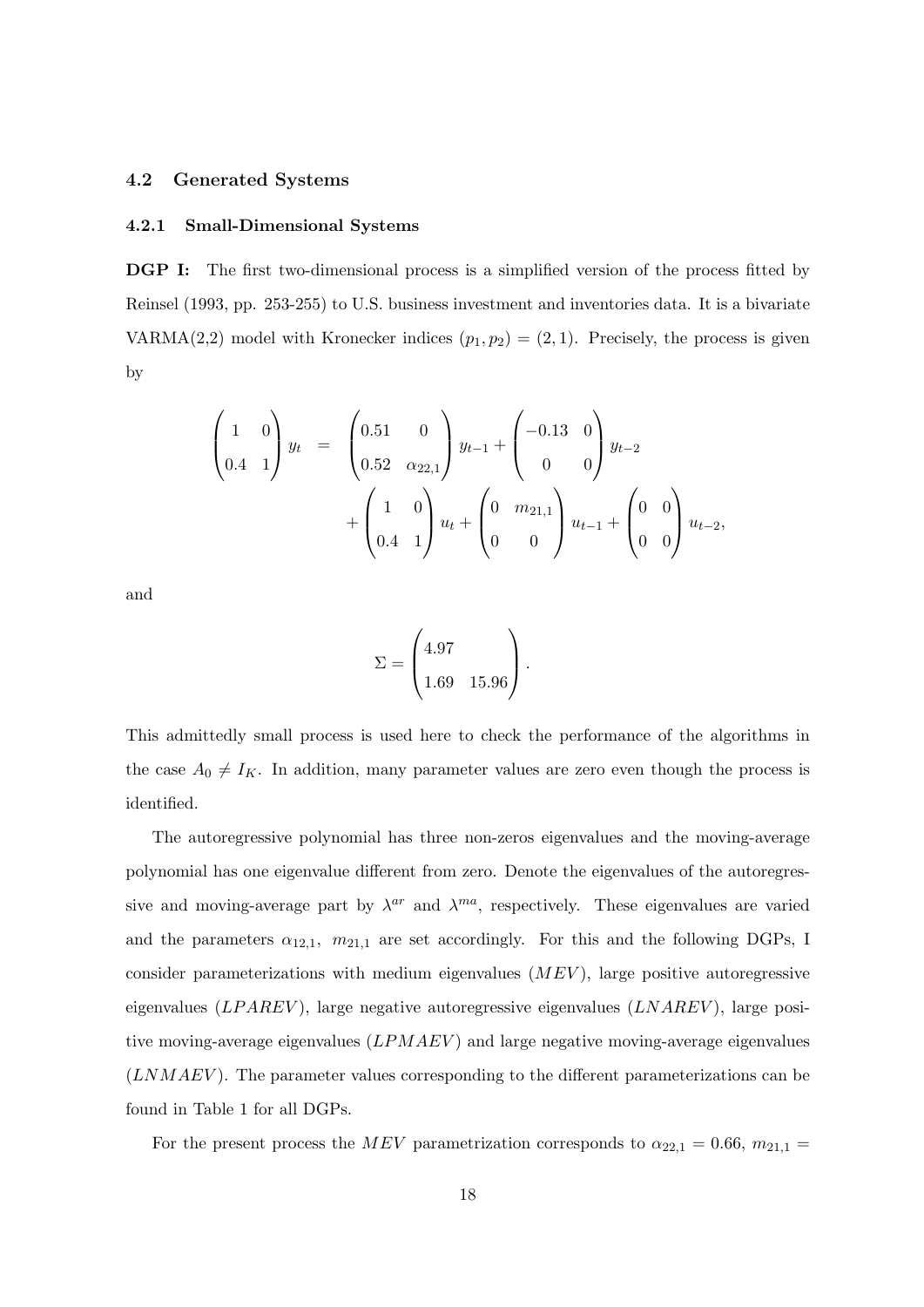$-0.13$  with eigenvalues  $\lambda_1^{ar} = 0.255 - 0.25i$ ,  $\lambda_2^{ar} = 0.255 + 0.25i$ ,  $\lambda_3^{ar} = 0.66$  and  $\lambda_1^{ma} = -0.052$ . I fit restricted VARMA models in Echelon form to the simulated data.

**DGP II:** The second DGP is based on an empirical example taken from Lütkepohl (2005). A VARMA(2,2) model is fitted to West-German income and consumption data. The variables were the first differences of log income, *y*1, and log consumption, *y*2. More specifically, a VARMA (2,2) model with Kronecker indices  $(p_1, p_2) = (0, 2)$  was assumed such that

$$
y_t = \begin{pmatrix} 0 & 0 \\ 0 & \alpha_{22,1} \end{pmatrix} y_{t-1} + \begin{pmatrix} 0 & 0 \\ 0 & \alpha_{22,2} \end{pmatrix} y_{t-2} + u_t + \begin{pmatrix} 0 & 0 \\ 0.31 & m_{22,1} \end{pmatrix} u_{t-1} + \begin{pmatrix} 0 & 0 \\ 0.14 & m_{22,2} \end{pmatrix} u_{t-2}
$$

and

$$
\Sigma = \begin{pmatrix} 1.44 \\ 0.57 & 0.82 \end{pmatrix} \times 10^{-4}.
$$

While the autoregressive part has two distinct, real roots, the moving-average polynomial has two complex-conjugate roots in the original specification. We vary again some of the parameters in order to obtain different eigenvalues. In particular, we maintain the property that the process has two complex moving-average eigenvalues which are less than one in modulus.

The *MEV* parametrization corresponds to the estimated process with  $\alpha_{22,1} = 0.23$ ,  $\alpha_{22,2} = 0.06$ ,  $m_{22,1} = -0.75$  and  $m_{22,2} = 0.16$ . These values imply the following eigenvalues  $\lambda_1^{ar} = 0.385 \lambda_2^{ar} = -0.159$ ,  $\lambda_1^{ma} = -0.375 + 0.139i$ ,  $\lambda_2^{ma} = -0.375 - 0.139i$ . VARMA models with restrictions given by the Kronecker indices were used.

#### **4.2.2 Higher-Dimensional Systems**

**DGP III:** I consider a three-dimensional system that was used extensively in the literature by e.g. Koreisha & Pukkila (1989), Flores de Frutos & Serrano (2002) and others for illustra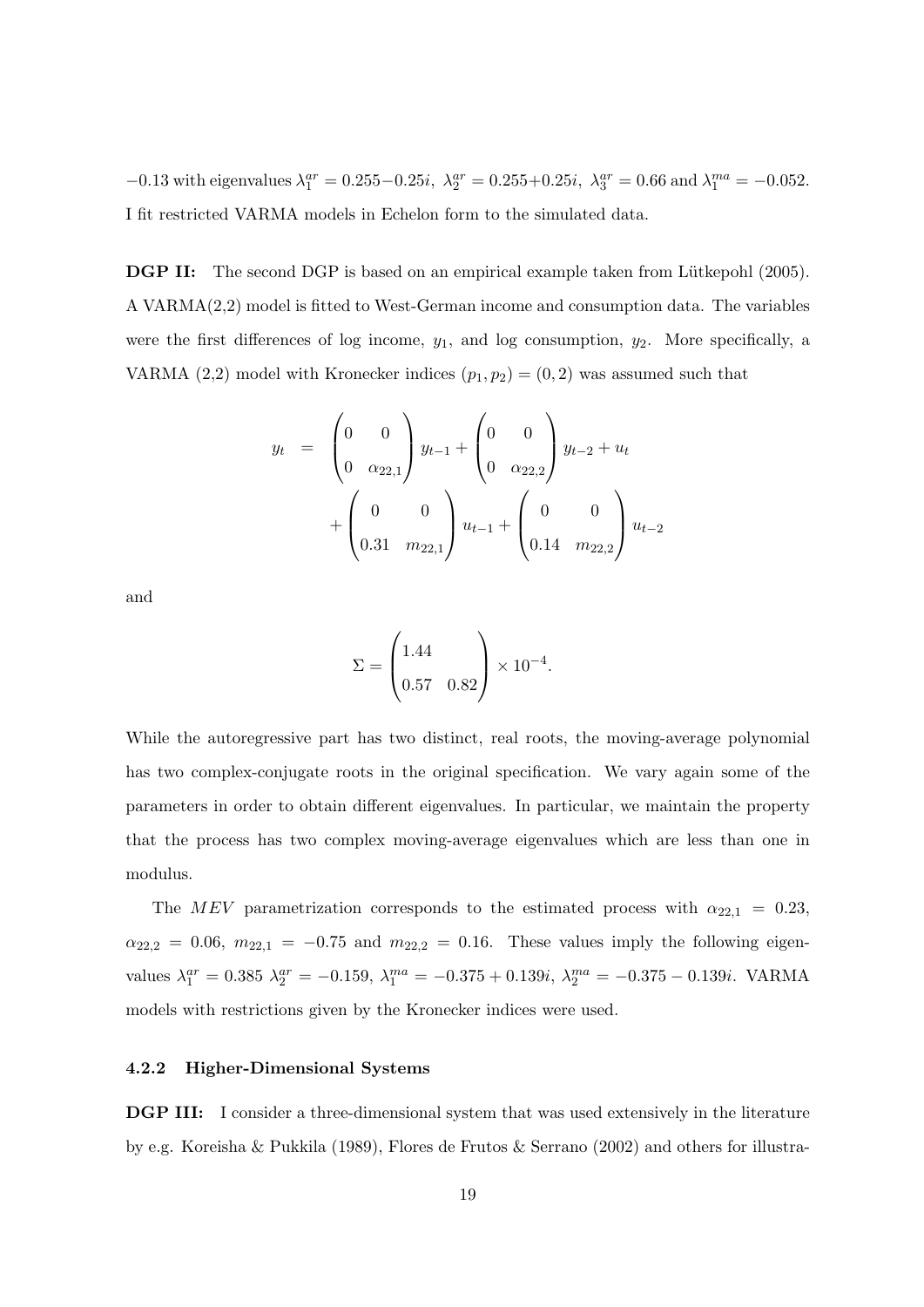tive purposes. Koreisha & Pukkila (1989) argue that the chosen model is typical for real data applications in that "[...]the density of nonzero elements is low, the variation in magnitude of parameter values is broad and the feedback/causal mechanisms are complex.". The data is generated according to

$$
y_t = \begin{pmatrix} \alpha_{11,1} & 0 & 0 \\ 0 & 0 & 0 \\ 0 & 0.4 & 0 \end{pmatrix} y_{t-1} + u_t + \begin{pmatrix} 0 & 1.1 & 0 \\ 0 & -0.6 & 0 \\ 0 & 0 & m_{33,1} \end{pmatrix} u_{t-1}
$$

and

$$
\Sigma = \begin{pmatrix} 1 & & \\ -0.7 & 1 & \\ 0.4 & 0 & 1 \end{pmatrix}.
$$

The Kronecker indices are given by  $(p_1, p_2, p_3) = (1, 1, 1)$  and corresponding VARMA $(1, 1)$ models are fitted to the data. While this DGP is of higher dimension, the parameter matrices are more sparse. This property is reflected in the fact that the autoregressive polynomial and the moving-average polynomial have both few eigenvalues different from zero.

The parameters  $\alpha_{11,1}$  and  $m_{33,1}$  are varied in order to generate particular eigenvalues of the autoregressive and moving-average polynomials as in the foregoing examples. The *MEV* specification corresponds to the process used in Koreisha & Pukkila (1989) and has eigenvalues  $\lambda^{ar} = 0.7$  and  $\lambda_1^{ma} = -0.6$  and  $\lambda_2^{ma} = 0.5$ .

**DGP IV:** This process has been used in the simulation studies of Koreisha & Pukkila (1987). The process is similar to the DGP III. Here it is used in particular to investigate the performance of the algorithms for the case of high-dimensional systems. The five variables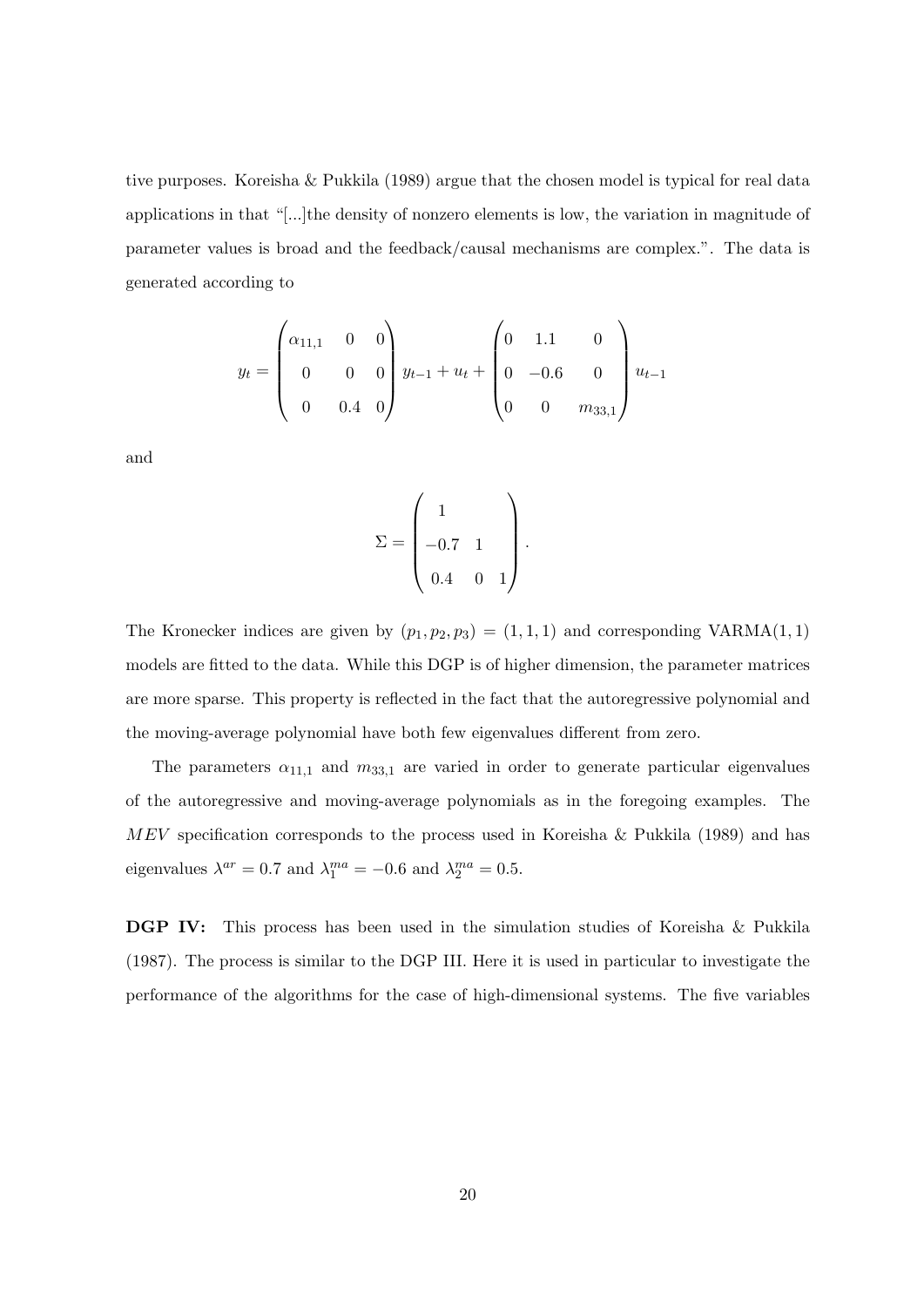are generated according to the following VARMA (1,1) structure

$$
y_{t} = \begin{pmatrix} \alpha_{11,1} & 0 & 0 & 0 & 0 \\ 0 & 0 & 0.8 & 0 & 0 \\ 0 & -0.4 & 0 & 0 & 0 \\ 0 & 0 & 0 & 0 & 0 \\ 0.2 & 0 & 0 & 0 & 0 \end{pmatrix} y_{t-1} + u_{t} + \begin{pmatrix} 0 & 0 & 0 & -1.1 & 0 \\ 0 & 0 & 0 & 0 & -0.2 \\ 0 & 0 & 0 & 0 & 0 \\ 0.55 & 0 & 0 & -0.8 & 0 \\ 0 & 0 & 0 & 0 & m_{55,1} \end{pmatrix} u_{t-1}
$$

and

$$
\Sigma = \begin{pmatrix} 1 & & & & \\ 0.2 & 1 & & & \\ 0 & 0 & 1 & & \\ 0 & 0 & 0.7 & 1 & \\ 0 & 0 & 0 & -0.4 & 1 \end{pmatrix}.
$$

The true Kronecker indices are  $(p_1, p_2, p_3, p_4, p_5) = (1, 1, 1, 1, 1)$  and corresponding VARMA models in Echelon form are fitted to the data. The MEV parametrization corresponds to the one used by Koreisha & Pukkila (1987). That is,  $\alpha_{11,1} = 0.5$  and  $m_{55,1} = -0.6$  with eigenvalues  $\lambda_1^{ar} = 0.5$ ,  $\lambda_2^{ar} = 0 + i0.57$ ,  $\lambda_3^{ar} = 0 - i0.57$ ,  $\lambda_1^{ma} = -0.6$ ,  $\lambda_2^{ma} = -0.4 + i0.67$  and  $\lambda_3^{ma} = -0.4 - i0.67.$ 

#### **4.3 Results**

The results are summarized in Table 2 and Figures 1 to 4. The table shows the frequency of cases when the algorithms failed for different reasons. The figures plot the various MSE ratios discussed above.

Table 2 displays the frequency of cases in which the algorithms yielded models that were not stationary, yielded extreme outliers or, in the case of the IHR algorithm, did not converge. The IHR algorithm is regarded as non-convergent if it did not converge after 500 iterations. As expected, the algorithms generally yield non-stationary models more frequently when the eigenvalues of the autoregressive polynomial are close to one in absolute value but also when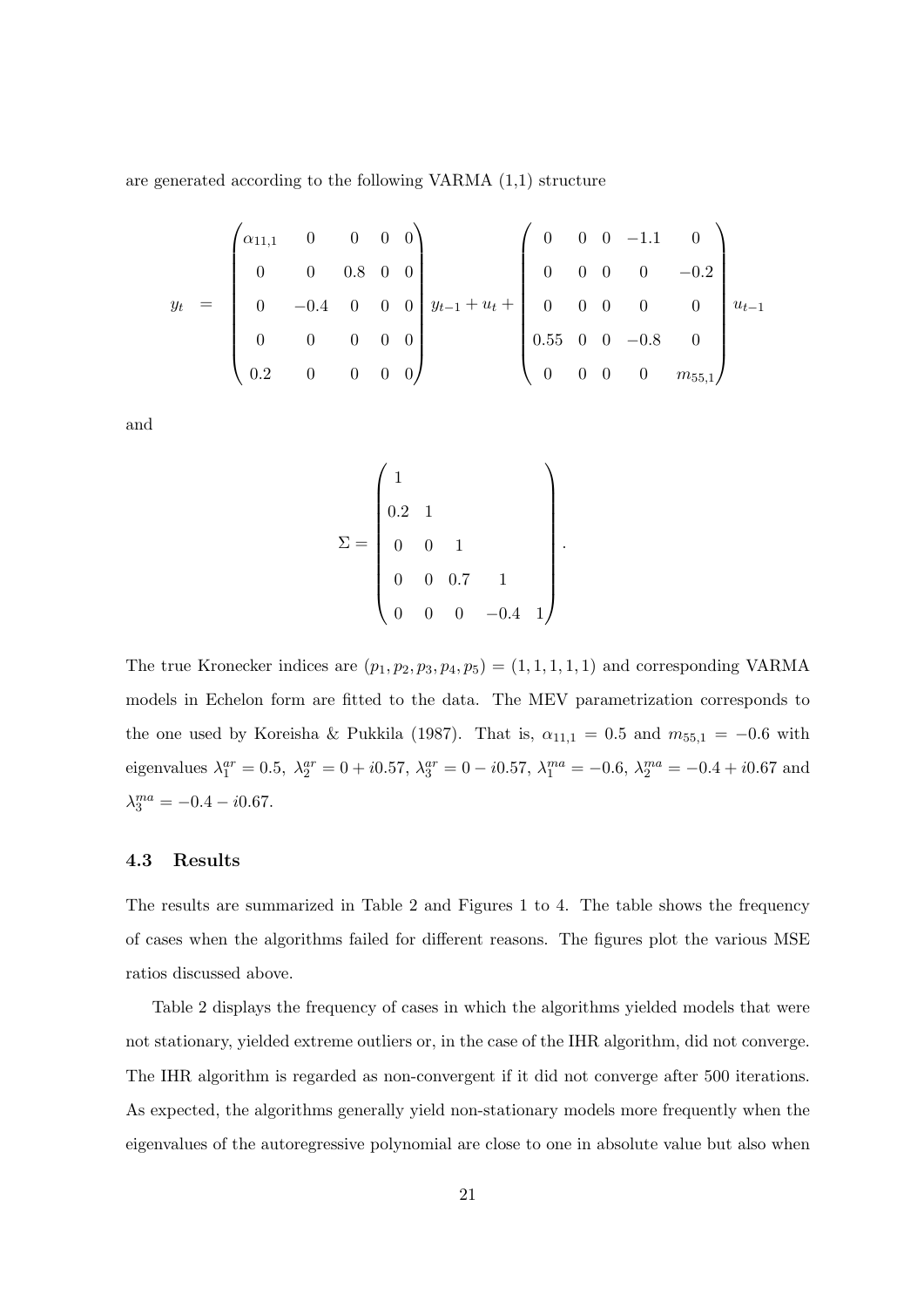the eigenvalues of the moving-average part become close to the non-invertibility region. The algorithms yield non-stationary models most often for DGP I and much less frequently for the other DGPs. The HK algorithm fails most often in this respect and especially for DGP I even when the eigenvalues of the autoregressive part are well inside the stationary region. The most reliable algorithms are HR and KP. The algorithms almost never yielded parameter estimates which were extremely different from their true values. The convergence properties of the IHR algorithm depend stronger on the simulated DGP than on the chosen parametrization. The algorithm does not converge very often for the DGPs I and II which are more restricted by the Echelon form. The problem is aggravated by large eigenvalues of the moving-average part. In sum, the reliability of certain algorithms depends primarily on the structure of the simulated DGP. The parameterizations are of minor importance and HR and KP are very reliable irrespective of the DGP and parameterization.

With respect to parameter estimation accuracy, the differences between the algorithms are generally more pronounced when the moving-average polynomial has eigenvalues that are close to one in absolute value. The HR algorithm delivers the most precise forecasts for DGP I for small moving-average values but is almost dominated by the other algorithms for DGPs II and III while its performance is average for DGP IV. The relative performance of the KP estimator varies considerably between DGPs. The algorithm's parameter estimates are quite precise for DGP I LPMAEV and LNMAEV and for DGP II. The KP estimator is, however, the worst for DGP IV. Thus, it is competitive only for the small dimensional processes in our study. The IHR estimator delivers the most precise parameter estimates for the MEV parameterizations for DGP II and IV but otherwise yields parameter estimates whose precision are close to the average of the investigated methods. Thus, in this respect, the IHR estimator is relatively robust across DGPs. The HK estimator is worse in terms of parameter estimation for DGP I but otherwise does quite well in relative terms. In particular, the HK method is much better when the number of estimated parameters increases, that is for DGP III and IV. Summarizing, the HK procedure is overall the best alternative to MLE even though there is a high number of cases when the algorithm yielded non-stationary models or outliers in the case of DGP I. Nevertheless, even the best alternative can be quite imprecise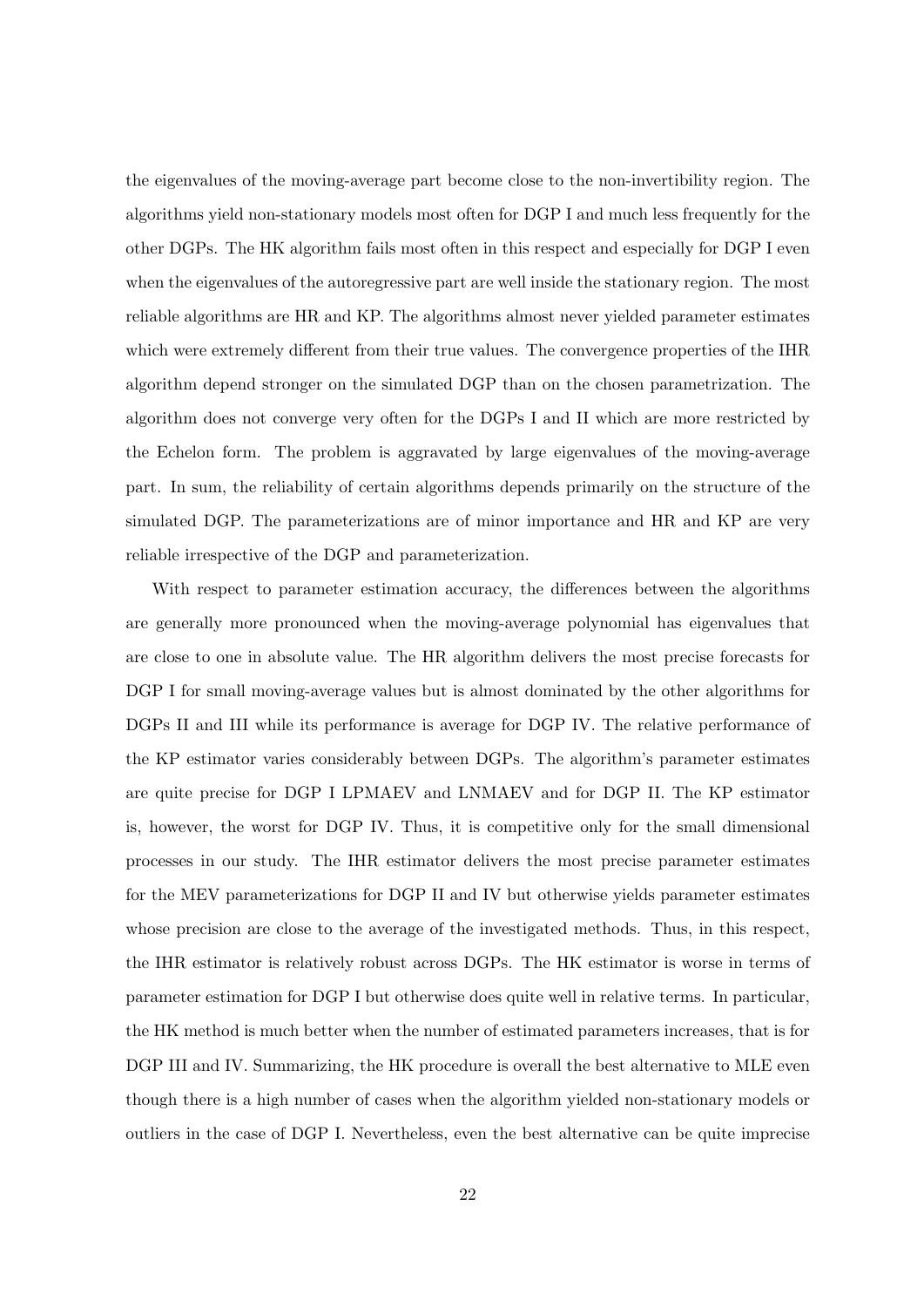compared to MLE. This does not necessarily mean that HK is not a relatively good estimator because the MLE procedure starts with the true parameter values and therefore the procedure represents an ideal case in this context.

The differences in terms of forecasting precision are less pronounced. Additionally, even though some algorithms estimate the parameters more accurately than others, they are not necessarily superior in terms of forecasting accuracy. The ranking might change. Apart from DGP I, the VARMA algorithms do better than the VARs specified by AIC or BIC. However, given that the orders of the VARMA models are fixed and correspond to the true orders, the comparison is biased in favor of VARMA modeling. Increasing the forecast horizon does generally reduce the differences between the algorithms. An exception is the LNMAEV case in which the HR estimator is performing poorly at  $h = 4$ . The HR estimator yields usually comparable but sometimes slightly worse forecasts than the other VARMA algorithms. However, it performs often poorly in the case of large eigenvalues in the moving-average part. The KP and the IHR procedure do quite well in forecasting depending on the specific DGP. The HK procedure, however, seems to be slightly preferable. Apart from DGP I, the HK procedure is often superior to the other algorithms and, in any case, close to the bestperforming method. The MLE benchmark is almost always superior to all simple VARMA algorithms. In general, however, the differences are small, in particular in comparison to the rather large differences in terms of parameter estimation accuracy. For the simulated processes, HK is a good alternative algorithm to MLE if forecasting is the objective.

The precision of the estimated impulse responses varies much more between the algorithms. In most cases the VARMA algorithms do comparably or better than the VAR approximations but, as mentioned above, this comparison is biased in favor of the use of VARMAs. When the impulse response horizon is increased, VARMA modeling becomes more advantageous in comparison with the VAR approximations. At short horizons the picture is rather mixed depending on the algorithms and DGPs. For the rather simple DGP I, there are few advantages from VARMA modeling. For the other DGPs there are in principle considerable advantages in particular for  $h = 4$ . The HR algorithm estimates the impulse responses with comparable or slightly worse accuracy than the other VARMA algorithms. The precision of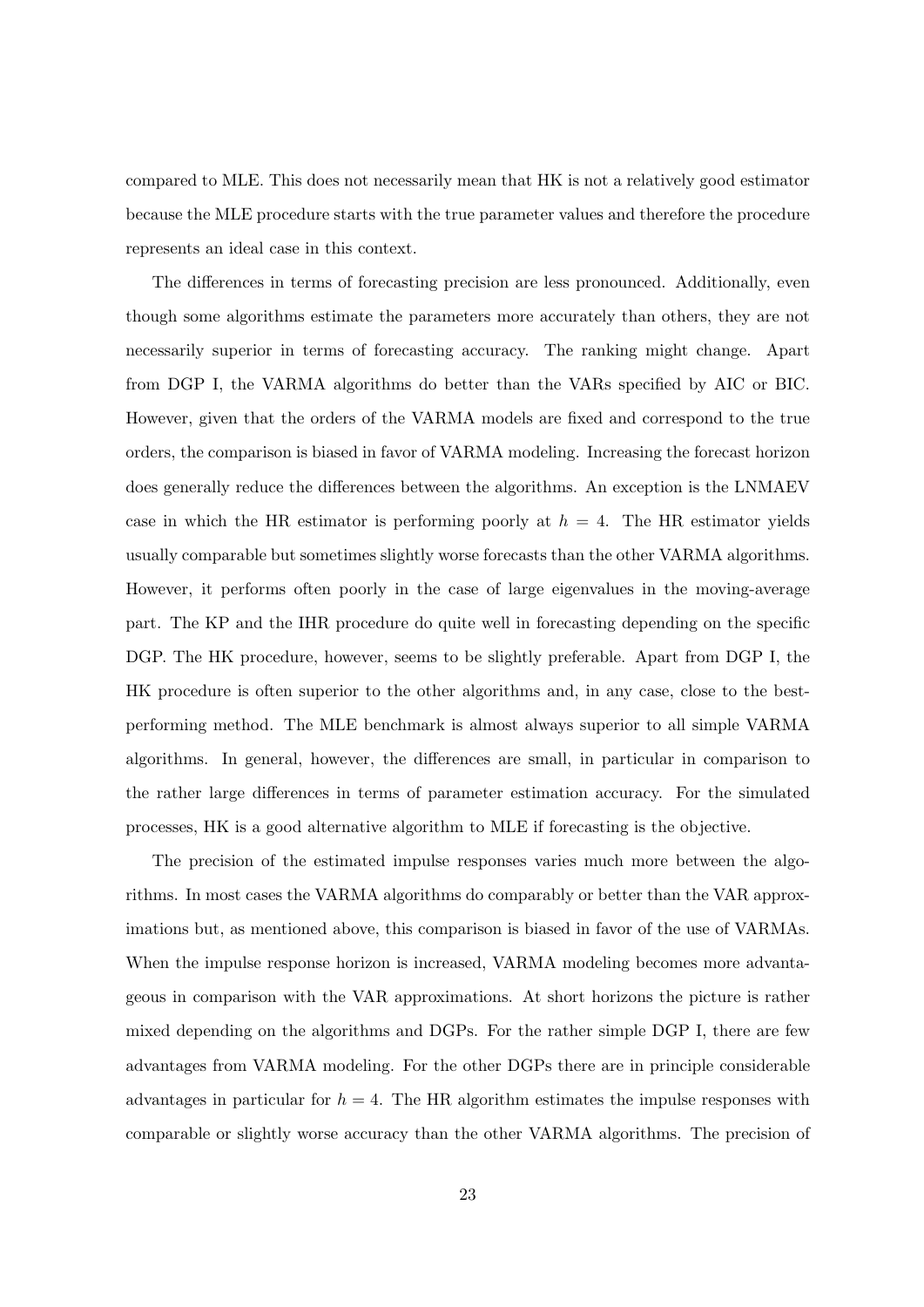the impulse response estimates obtained by KP are typically on average. The IHR algorithm is performing comparably or slightly better than the HR and KP algorithms. Apart from DGP I, HK is often the preferable method, in particular for short horizons. Generally, the impulse response estimates obtained by MLE are much more precise than the corresponding estimates obtained by the other algorithms. These results correspond to the statements made above about the algorithms' relation in terms of parameter estimation accuracy. Overall, VARMA modeling turns out to be potentially quite advantageous if one is interested in the impulse responses of the DGP. The precision obtained by MLE is, however, rarely obtained by any of the simpler VARMA estimation algorithms.

# **5 Conclusion**

Despite the theoretical advantages of VARMA models compared to simpler VAR models, they are rarely used in applied macroeconomic work. While Gaussian maximum likelihood estimation is theoretically attractive, it is plagued with various numerical problems. Therefore, simpler estimation algorithms are compared in this paper by means of a Monte Carlo study. The evaluation criteria used are the precision of the parameter estimates, the accuracy of point forecasts and the accuracy of the estimated impulse responses. The VARMA algorithms are also compared to two benchmark VARs in order to judge the potential merits of VARMA modeling.

It has been shown in the simulations that VARMA modeling can be advantageous compared to VAR modeling. While the advantages are potentially minor with respect to forecasting precision, the results suggest that the impulse responses can be estimated more accurately by using VARMA models, provided that the model is specified correctly. There can be large differences between the algorithms. Overall, the algorithm of Hannan & Kavalieris (1984*b*) which is closest to maximum likelihood estimation seems to be superior to the other simple estimation algorithms in terms of all three criteria. In particular, when the complexity of the simulated systems increases. A concern, however is the instability and poor performance of the algorithm for some DGPs. Thus, one might prefer to combine the results from different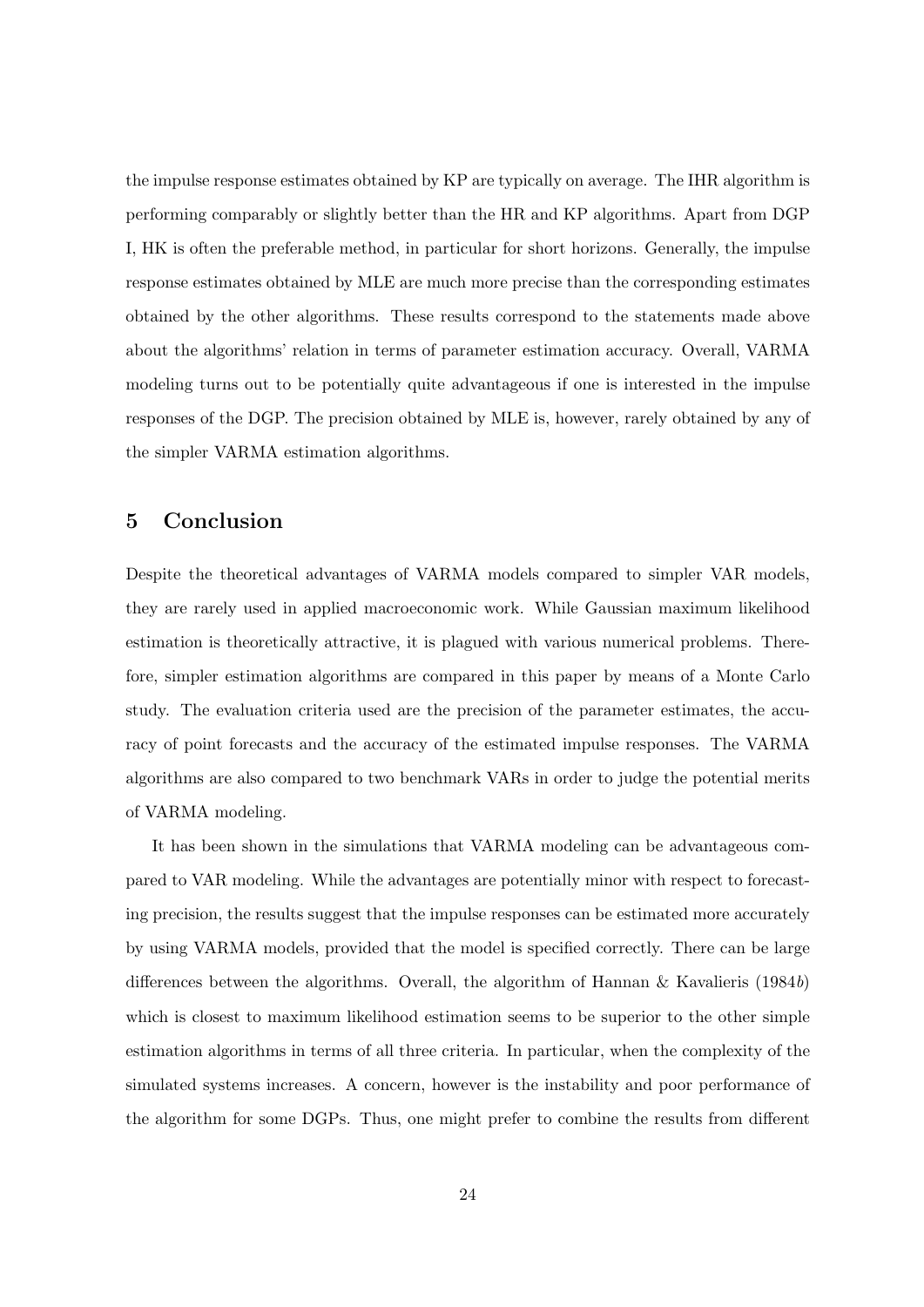estimation algorithms.

While this study suggests that there are potentially considerable gains from VARMA modeling, a reliable, accurate as well as computationally efficient algorithm for the estimation of VARMA models still remains to be developed. The results imply that this algorithm should be close to a robust maximum likelihood method. Such an algorithm would have to be able to deal with various issues which are not considered in this study. The algorithm must give reasonable results with extremely over-specified processes as well as in the presence of various data irregularities such as outliers, structural breaks etc. The applicability of such an algorithm would also crucially depend on the existence of a reliable specification procedure. These topics, however, are left for future research.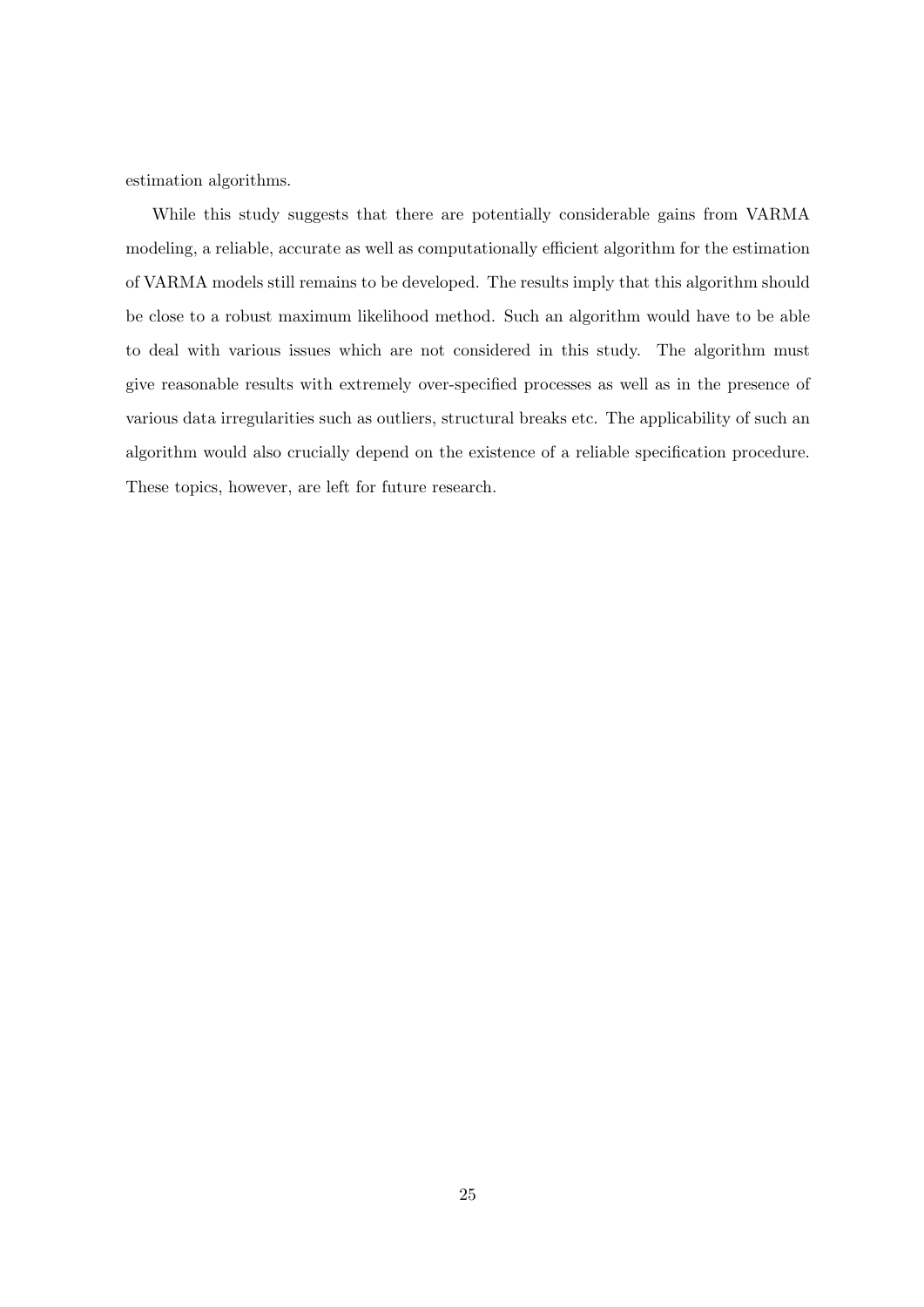## **References**

- Akaike, H. (1974), 'A new look at the statistical model identification', *IEEE Trans. Autom. Control AC-19* pp. 716–723.
- Bauer, D. (2005), 'Estimating linear dynamical systems using subspace methods', *Econometric Theory* **21**, 181–211.
- Chari, V., Kehoe, P. J. & McGrattan, E. R. (2008), 'Are structural VARs with long-run restrictions useful in developing business cycle theory?', *Journal of Monetary Economics* **55**(8), 1337–1352.
- Choudhury, A. H. & Power, S. (1998), 'A simplified GLS estimator for autoregressive movingaverage models', *Applied Economics Letters* **5**, 247–250.
- Christiano, L. J., Eichenbaum, M. & Vigfusson, R. (2006), Assessing structural VARs, *in* 'NBER Macroeconomics Annual', Vol. 21, MIT Press.
- Cooley, T. F. & Dwyer, M. (1998), 'Business cycle analysis without much theory. A look at structural VARs', *Journal of Econometrics* **83**, 57–88.
- Deistler, M. & Pötscher, B. M. (1984), 'The behaviour of the likelihood function for ARMA models', *Advances in Applied Probability* **16**, 843–865.
- Dufour, J. M. & Jouini, T. (2005), Asymptotic distribution of a simple linear estimator for varma models in echelon form, *in* P. Duchesne & B. Rémillard, eds, 'Statistical Modeling and Analysis for Complex Data Problems', Kluwer/Springer-Verlag, New York, chapter 11, pp. 209–240.
- Dufour, J. M. & Pelletier, D. (2008), 'Practical methods for modelling weak VARMA processes: Identification, estimation and specification with a macroeconomic application', *Discussion Paper, McGill University, CIREQ and CIRANO* .
- Durbin, J. (1960), 'The fitting of time-series models', *Revue de l'Institut International de Statistique / Review of the International Statistical Institute* **28**(3), 233–244.
- Fernández-Villaverde, J., Rubio-Ramírez, J. F., Sargent, T. J. & Watson, M. W. (2007), 'A,B,C's (and D)'s of understanding VARs', *American Economic Review* **97**(3), 1021–1026.
- Flores de Frutos, R. & Serrano, G. R. (2002), 'A Generalized Least Squares Estimation Method For VARMA Models', *Statistics* **13**(4), 303–316.
- Hannan, E. J. & Deistler, M. (1988), *The Statistical Theory of Linear Systems*, Wiley, New York.
- Hannan, E. J. & Kavalieris, L. (1984*a*), 'A method for autoregressive-moving average estimation', *Biometrika* **71**(2), 273–280.
- Hannan, E. J. & Kavalieris, L. (1984*b*), 'Multivariate linear time series models', *Advances in Applied Probability* **16**(3), 492–561.
- Hannan, E. J. & Rissanen, J. (1982), 'Recursive estimation of mixed autoregressive-moving average order', *Biometrika* **69**(1), 81–94.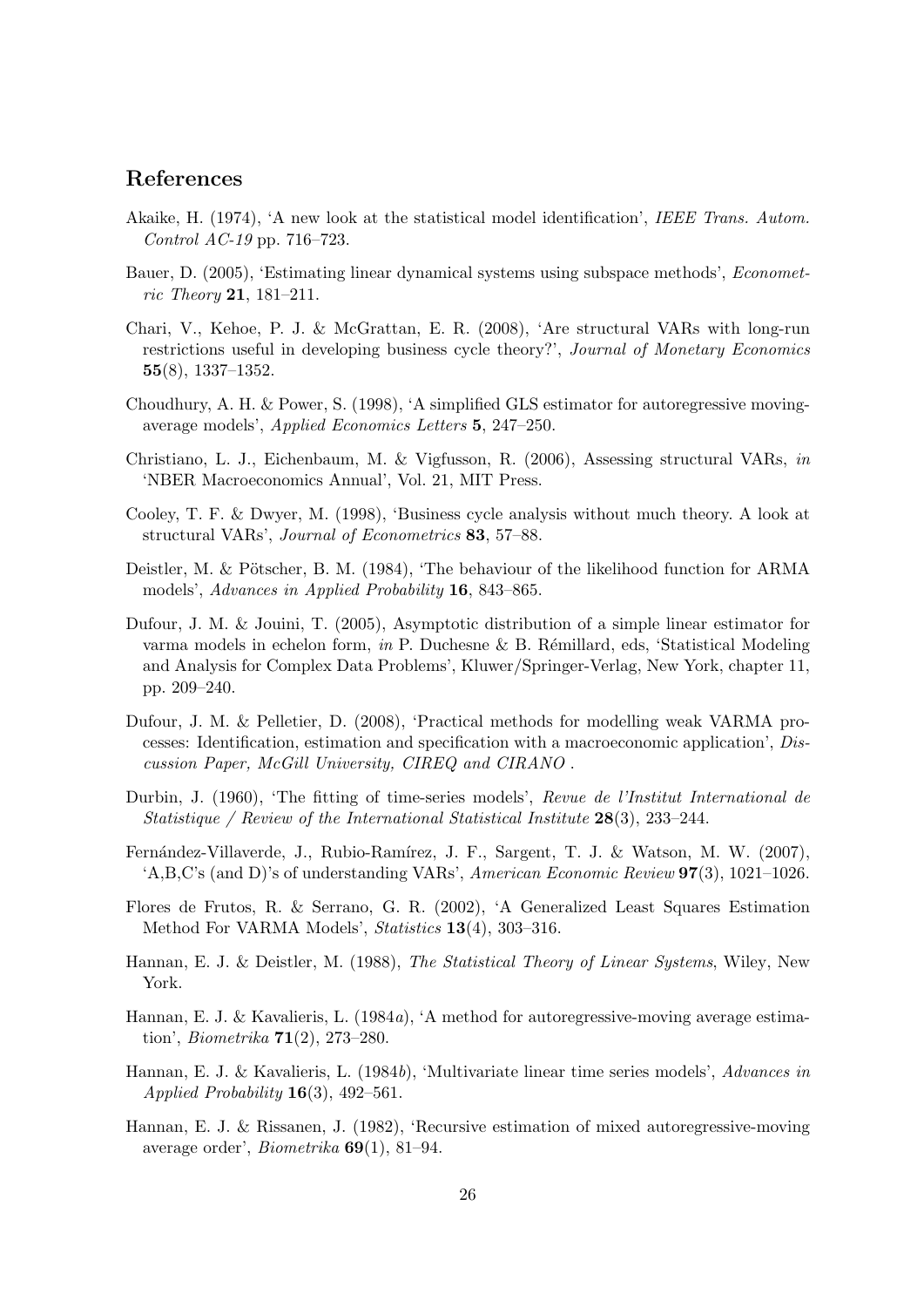- Hillmer, S. C. & Tiao, G. C. (1979), 'Likelihood function of stationary multiple autoregressive moving average models', *Journal of the American Statistical Association* **74**, 652–660.
- Kapetanios, G. (2003), 'A note on the iterative least-squares estimation method for ARMA and VARMA models', *Economics Letters* **79**(3), 305–312.
- Kavalieris, L., Hannan, E. J. & Salau, M. (2003), 'Generalized Least Squares Estimation of ARMA Models', *Journal of Time Series Anaysis* **24**(2), 165–172.
- Koreisha, S. & Pukkila, T. (1987), 'Identification of Nonzero Elements in the Polynomial Matrices of Mixed VARMA Processes', *Journal of the Royal Statistical Society. Series B* **49**(1), 112–126.
- Koreisha, S. & Pukkila, T. (1989), 'Fast Linear Estimation Methods for Vector ARMA Models', *Journal of Time Series Anaysis* **10**(4), 325–339.
- Koreisha, S. & Pukkila, T. (1990), 'A generalized least squares approach for estimation of autoregressive moving-average models', *Journal of Time Series Analysis* **11**(2), 139–151.
- Larimore, W. E. (1983), System identification, reduced order filters and modelling via canonical variate analysis, *in* H. S. Rao & P. Dorato, eds, 'Proceedings of the 1983 American Control Conference', New York: Piscataway, pp. 445–451.
- Lippi, M. & Reichlin, L. (1994), 'VAR analysis, nonfundamental representations, blaschke matrices', *Journal of Econometrics* **63**(1), 307–325.
- Lütkepohl, H. (1984*a*), 'Linear aggregation of vector autoregressive moving average processes', *Economics Letters* **14**(4), 345–350.
- Lütkepohl, H. (1984*b*), 'Linear transformations of vector ARMA processes', *Journal of Econometrics* **26**(3), 283–293.
- Lütkepohl, H. (2005), *New Introduction to Multiple Time Series Analysis*, Springer-Verlag, Berlin.
- Mauricio, J. A. (1995), 'Exact maximum likelihood estimation of stationary vector ARMA models', *Journal of the American Statistical Association* **90**(429), 282–291.
- Metaxoglou, K. & Smith, A. (2007), 'Maximum likelihood estimation of varma models using a state-space em algorithm', *Journal of Time Series Analysis* **28**(5), 666–685.
- Newbold, P. & Granger, C. W. J. (1974), 'Experiences with forecasting univariate time series and combination of forecasts', *Journal of the Royal Statistical Society A* **137**, 131–146.
- Nicholls, D. F. & Hall, A. D. (1979), 'The exact likelihood function of multivariate autoregressive-moving average models', *Biometrika* **66**(2), 259–264.
- Poskitt, D. S. (1992), 'Identification of echelon canonical forms for vector linear processes using least squares', *Annals of Statistics* **20**, 196–215.
- Reinsel, G. C. (1993), *Elements of Multivariate Time Series Analysis*, Springer-Verlag, New York.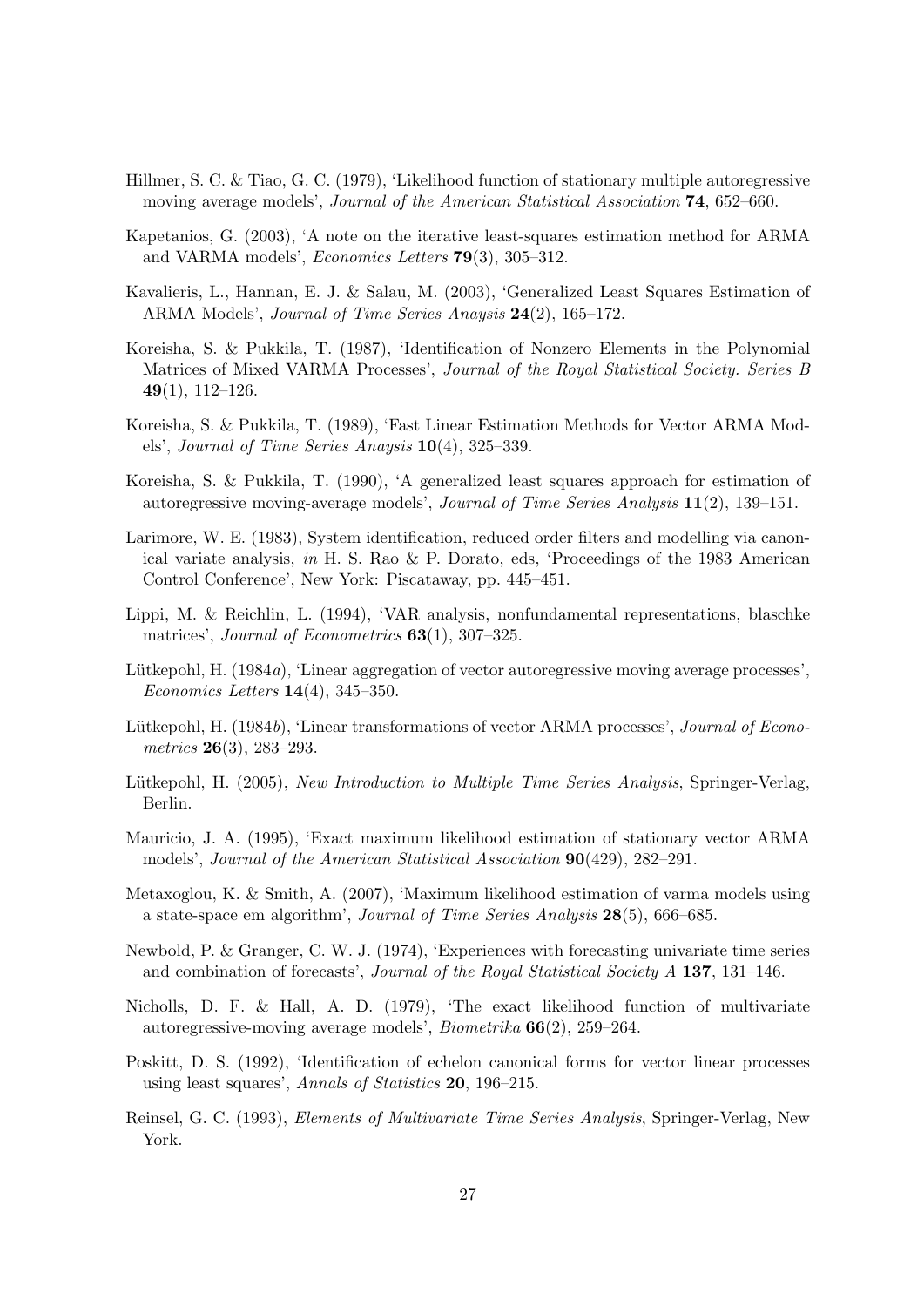- Stock, J. H. & Watson, M. W. (2007), 'Why has u.s. inflation become harder to forecast?', *Journal of Money, Credit and Banking* **39**(s1), 3–33.
- Van Overschee, P. & DeMoor, B. (1994), 'N4sid: Subspace algorithms for the identification of combined deterministic-stochastic processes', *Automatica* **30**(1), 75–93.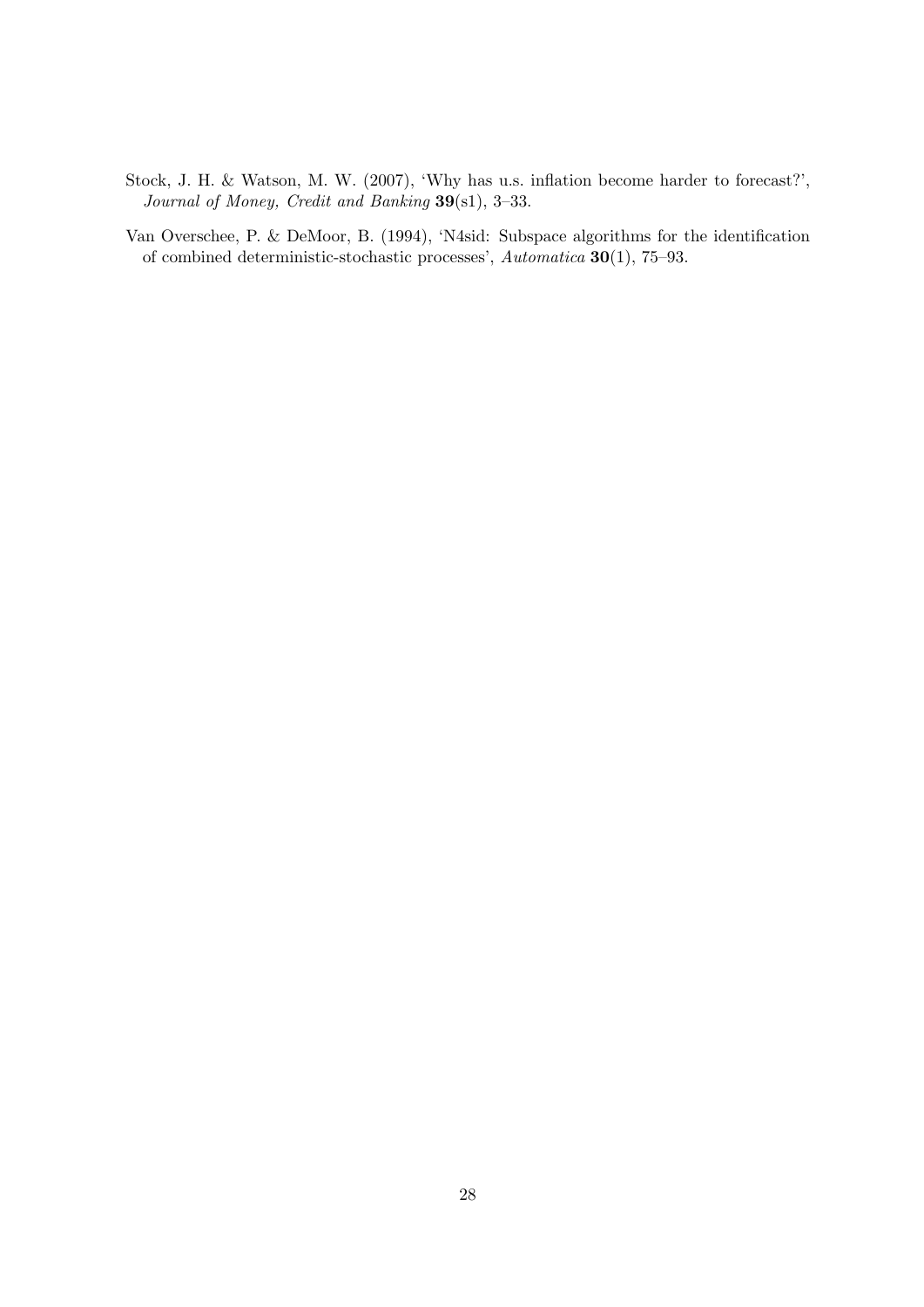## **A Inversion of Moving-Average Roots**

This section summarizes how to obtain an invertible moving-average representation from a non-invertible one. The procedure is based on Lippi & Reichlin (1994). Consider the general VARMA representation given in the paper

$$
A(L)y_t = M(L)u_t = M(L)Pv_t = N(L)v_t,
$$
\n(11)

where the matrix *P* is a decomposition of the covariance matrix of  $u_t$  such that  $PP' = \Sigma$ . We define  $N(L) := M(L)P$  such that  $v_t$  is orthonormal white noise,  $E[v_t v_t'] = I_K$ .

Assume the moving-average polynomial is not invertible. As the roots of  $M(z)$  are the same as those of  $N(z)$ , assume that in  $|N(z)| = \tau \prod_{i=1}^{\bar{q}} (z - \lambda_i)^{m_i}$  the first root  $\lambda_1 \in \mathbb{C}$  of multiplicity  $m_1$  has modulus smaller than one,  $|\lambda_1| < 1$ . Therefore,  $N(\lambda_1)$  is singular and there exists a non-trivial solution to the system

$$
N(\lambda_1)y = 0.\t(12)
$$

Denote one such vector by *g*, normalized such that  $g'g = 1$ . Form an orthogonal matrix **K**  $(KK' = I_K)$  that contains in the first column *g*. This can be achieved by using a Gram-Schmidt procedure.

Consider the first column of the matrix polynomial

$$
\tilde{N}(L) = N(L) \cdot \mathbf{K},
$$

which consists of the polynomials  $\tilde{n}_{k1}(z)$ ,  $k = 1, \ldots, K$ . Then  $(\tilde{n}_{11}(\lambda_1), \ldots, \tilde{n}_{K1}(\lambda_1))'$  $N(\lambda_1)g = 0_K$ , i.e.  $\lambda_1$  is a root in all polynomials in the first column. Therefore, multiplication by the matrix

$$
R_{\lambda_1}^{-1}(L) := \begin{pmatrix} \frac{1-\bar{\lambda_1}L}{L-\lambda_1} & 0\\ 0 & I_{K-1} \end{pmatrix},
$$

where  $\bar{\lambda}_1$  denotes the conjugate of  $\lambda_1$ , yields again a finite-order polynomial

$$
\hat{N}(L) = N(L)\mathbf{K}R_{\lambda_1}^{-1}(L) = \hat{N}_0 + \hat{N}_1L + \dots + \hat{N}_qL^q
$$

and  $\lambda_1$  is a root of  $\hat{N}(z)$  of multiplicity  $m_1 - 1$ . If  $m_1 = 1$  and  $\lambda_1$  is the only root with modulus smaller than one, then  $\dot{N}(L)$  is invertible. In this case, we can transform the original representation (11) as

$$
A(L)y_t = N(L)v_t,
$$
  
=  $N(L)\mathbf{K}R_{\lambda_1}^{-1}(L)R_{\lambda_1}(L)\mathbf{K}'v_t,$   
=  $\hat{N}(L)\hat{v}_t.$ 

What is important here is that  $R_{\lambda_1}(L)\mathbf{K}'$  is a *Blaschke* matrix (Section 3, Lippi & Reichlin 1994). Then, one can show that  $\hat{v}_t$  is also orthonormal white noise such that the above model is indeed a VARMA model with polynomials  $(A(L), \hat{N}(L))$ . In order to satisfy the restriction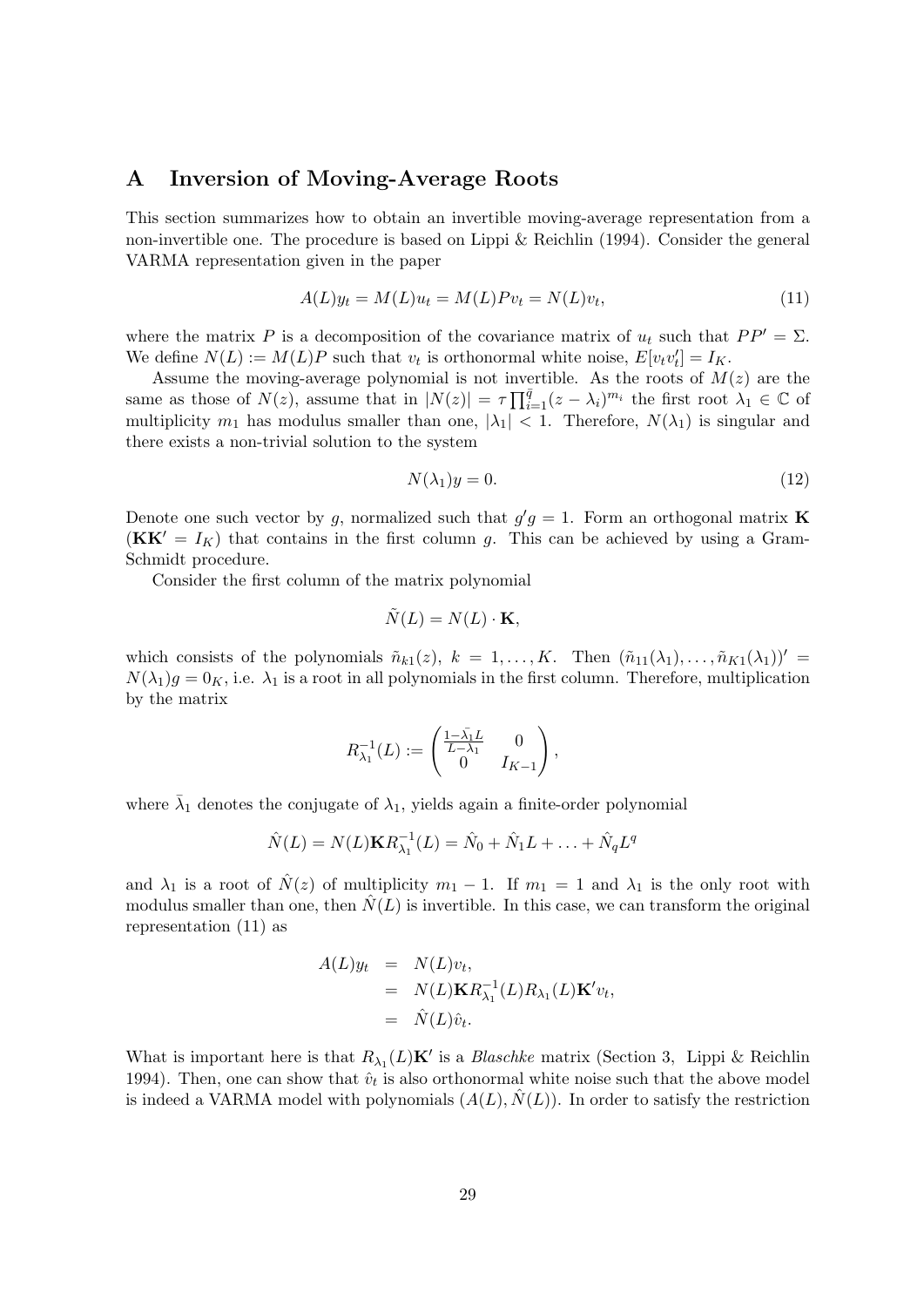$A_0 = M_0$ , we multiply by  $C = \hat{N}_0^{-1} A_0$  such that

$$
A(L)y_t = \hat{N}(L)CC^{-1}\hat{v}_t
$$
  
 
$$
A(L)y_t = \hat{M}(L)\hat{u}_t,
$$

where  $E[\hat{u}_t \hat{u}'_t] = C^{-1}(C^{-1})'$ . If  $\lambda_1$  is of multiplicity  $m_1 > 1$  or if there are other roots with modulus smaller than one, then the described process has to be repeated until there are no more such roots. Finally, the residuals are calculated anew.

Also, if  $(A(L), M(L))$  is in Echelon form, then  $(A(L), M(L))$  is in Echelon form with the same Kronecker indices. This can be seen as follow.  $M(L)$  has to satisfy

$$
m_{ki}(L) = \sum_{j=0}^{p_k} m_{ki,j} L^j \text{ with } M_0 = A_0 ,
$$

for  $k, i = 1, \ldots, K$ . For  $\hat{M}(L)$ , we have  $\hat{M}_0 = A_0$  by construction as outlined above. Furthermore,

$$
\hat{M}(L) = M(L) P \mathbf{K} R_{\lambda_1}^{-1}(L) C
$$

Therefore, the elements in  $\hat{M}(L)$ ,  $\hat{m}_{ki}(L)$ , are linear combinations of elements of  $M(L)$  with the *same* row index. That is, the above restrictions on the maximum lag order of polynomials in each row is satisfied.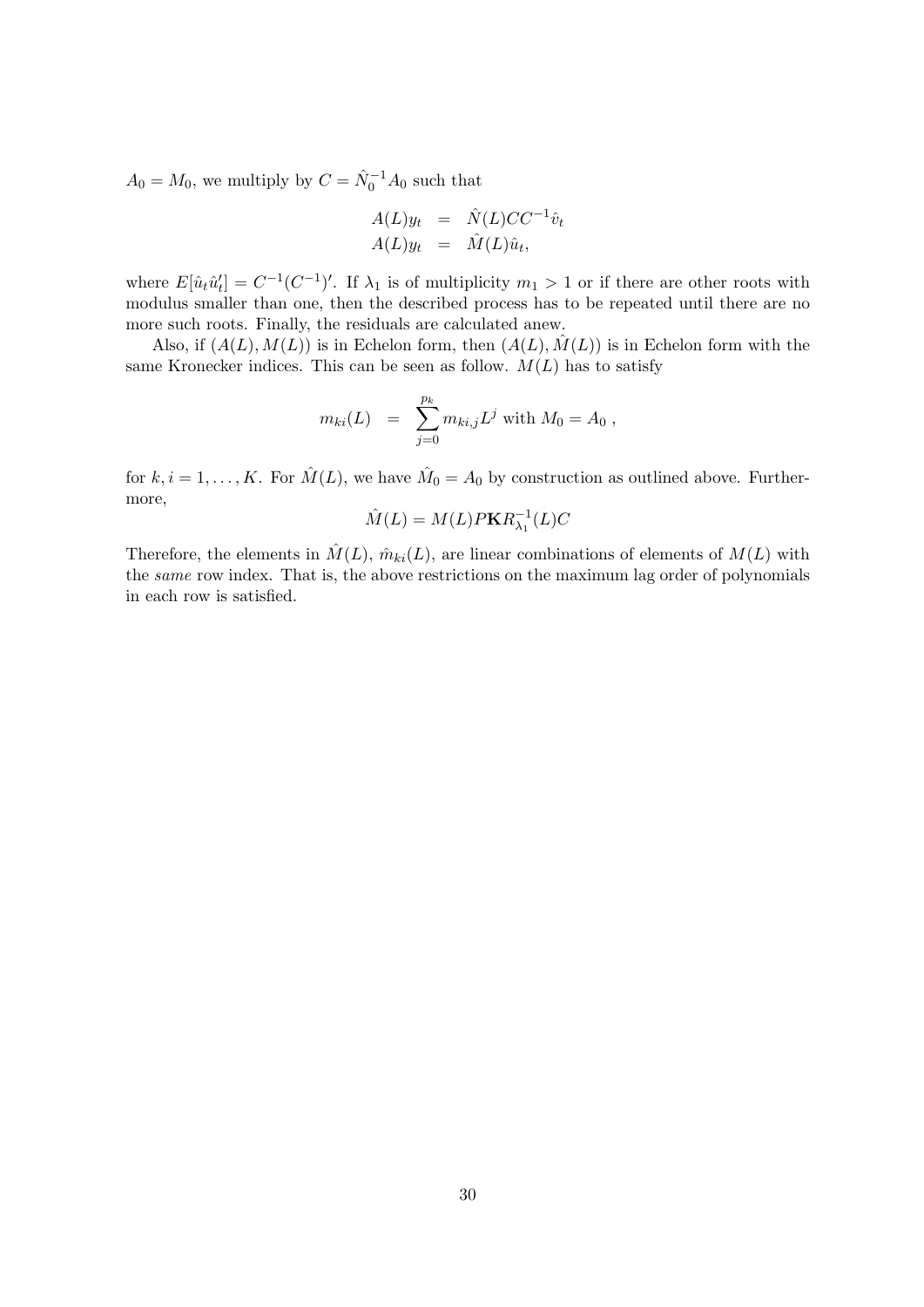# **B Figures and Tables**

| <b>Lable 1.</b> I alameter values |               |                                                  |                             |                                |  |  |  |  |  |
|-----------------------------------|---------------|--------------------------------------------------|-----------------------------|--------------------------------|--|--|--|--|--|
| DGP                               |               | Parameters                                       | $\overline{\lambda^{ar}}$   | $\overline{\lambda^{ma}}$      |  |  |  |  |  |
| DGP I                             | MEV           | $\alpha_{12.1} = 0.66, m_{21.1} = -0.13$         | $0.255 \pm i 0.25 (0.36)$   | $-0.05$                        |  |  |  |  |  |
|                                   |               |                                                  | 0.66                        |                                |  |  |  |  |  |
|                                   | <b>LPAREV</b> | $\alpha_{12.1} = 0.90, m_{21.1} = -0.13$         | $0.255 \pm i 0.25 (0.36)$   | $-0.05$                        |  |  |  |  |  |
|                                   |               |                                                  | 0.9                         |                                |  |  |  |  |  |
|                                   | <b>LNAREV</b> | $\alpha_{12,1} = -0.90, m_{21,1} = -0.13$        | $0.255 \pm i 0.25 (0.36)$   | $-0.05$                        |  |  |  |  |  |
|                                   |               |                                                  | $-0.90$                     |                                |  |  |  |  |  |
|                                   | <b>LPMAEV</b> | $\alpha_{12,1} = 0.66, m_{21,1} = -2.25$         | $0.255 \pm i 0.25 (0.36)$   | 0.90                           |  |  |  |  |  |
|                                   |               |                                                  | 0.66                        |                                |  |  |  |  |  |
|                                   | <b>LNMAEV</b> | $\alpha_{12.1} = 0.66, m_{21.1} = 2.25$          | $0.255 \pm i 0.25 (0.36)$   | $-0.90$                        |  |  |  |  |  |
|                                   |               |                                                  | 0.66                        |                                |  |  |  |  |  |
| $DGP$ II                          | MEV           | $\alpha_{22,1} = 0.23, \ \alpha_{22,2} = 0.06$   | $0.39, -0.16$               | $-0.38 \pm i 0.14 (0.40)$      |  |  |  |  |  |
|                                   |               | $m_{22,1} = -0.75$ , $m_{22,2} = 0.16$           |                             |                                |  |  |  |  |  |
|                                   | <b>LPAREV</b> | $\alpha_{22,1} = 0.744, \ \alpha_{22,2} = 0.14$  | $0.9, -0.16$                | $-0.38 \pm i 0.14 (0.40)$      |  |  |  |  |  |
|                                   |               | $m_{22,1} = -0.75$ , $m_{22,2} = 0.16$           |                             |                                |  |  |  |  |  |
|                                   | <b>LNAREV</b> | $\alpha_{22,1} = -1.06, \ \alpha_{22,2} = -0.14$ | $-0.9, -0.16$               | $-0.38 \pm i 0.14 (0.40)$      |  |  |  |  |  |
|                                   |               | $m_{22,1} = -0.75, m_{22,2} = 0.16$              |                             |                                |  |  |  |  |  |
|                                   | <b>LPMAEV</b> | $\alpha_{22,1} = 0.23, \ \alpha_{22,2} = 0.06$   | $0.39, -0.16$               | $-0.48 \pm i 0.16 (0.50)$      |  |  |  |  |  |
|                                   |               | $m_{22,1} = -0.95$ , $m_{22,2} = 0.25$           |                             |                                |  |  |  |  |  |
|                                   | <b>LNMAEV</b> | $\alpha_{22,1} = 0.23, \ \alpha_{22,2} = 0.06$   | $0.39, -0.16$               | $0.48 \pm i 0.16 (0.50)$       |  |  |  |  |  |
|                                   |               | $m_{22,1}=0.95$ , $m_{22,2}=0.25$                |                             |                                |  |  |  |  |  |
| DGP III                           | MEV           | $\alpha_{11,1} = 0.7, m_{33,1} = 0.5$            | 0.7,0                       | $0.5, -0.6$                    |  |  |  |  |  |
|                                   | <b>LPAREV</b> | $\alpha_{11,1}=0.9, m_{33,1}=0.5$                | 0.9,0                       | $0.5, -0.6$                    |  |  |  |  |  |
|                                   | <b>LNAREV</b> | $\alpha_{11,1} = -0.9, m_{33,1} = 0.5$           | $-0.9,0$                    | $0.5, -0.6$                    |  |  |  |  |  |
|                                   | <b>LPMAEV</b> | $\alpha_{11,1} = 0.7, m_{33,1} = 0.9$            | 0.7,0                       | $0.9, -0.6$                    |  |  |  |  |  |
|                                   | <b>LNMAEV</b> | $\alpha_{11,1} = 0.7, m_{33,1} = -0.9$           | 0.7,0                       | $-0.9, -0.6$                   |  |  |  |  |  |
| DGP IV                            | <b>MEV</b>    | $\alpha_{11,1} = 0.5, m_{55,1} = -0.6$           | $0.5, 0 \pm i 0.57 (0.57)$  | $-0.6, -0.4 \pm i 0.67 (0.78)$ |  |  |  |  |  |
|                                   | <b>LPAREV</b> | $\alpha_{11,1} = 0.9, m_{55,1} = -0.6$           | 0.9, $0 \pm i 0.57 (0.57)$  | $-0.6, -0.4 \pm i 0.67 (0.78)$ |  |  |  |  |  |
|                                   | <b>LNAREV</b> | $\alpha_{11,1} = -0.9, m_{55,1} = -0.6$          | $-0.9, 0 \pm i 0.57 (0.57)$ | $-0.6, -0.4 \pm i 0.67 (0.78)$ |  |  |  |  |  |
|                                   | <b>LPMAEV</b> | $\alpha_{11,1} = 0.5, m_{55,1} = 0.9$            | $0.5, 0 \pm i 0.57 (0.57)$  | 0.9, $-0.4 \pm i 0.67$ (0.78)  |  |  |  |  |  |
|                                   | <b>LNMAEV</b> | $\alpha_{11,1} = 0.5, m_{55,1} = -0.9$           | $0.5, 0 \pm i 0.57 (0.57)$  | $-0.9, -0.4 \pm i 0.67 (0.78)$ |  |  |  |  |  |

**Table 1:** Parameter values

*Note*: Parameters and corresponding eigenvalues of the autoregressive and moving-average parts for the different data generating processes. The numbers in parenthesis denote moduli of complex eigenvalues.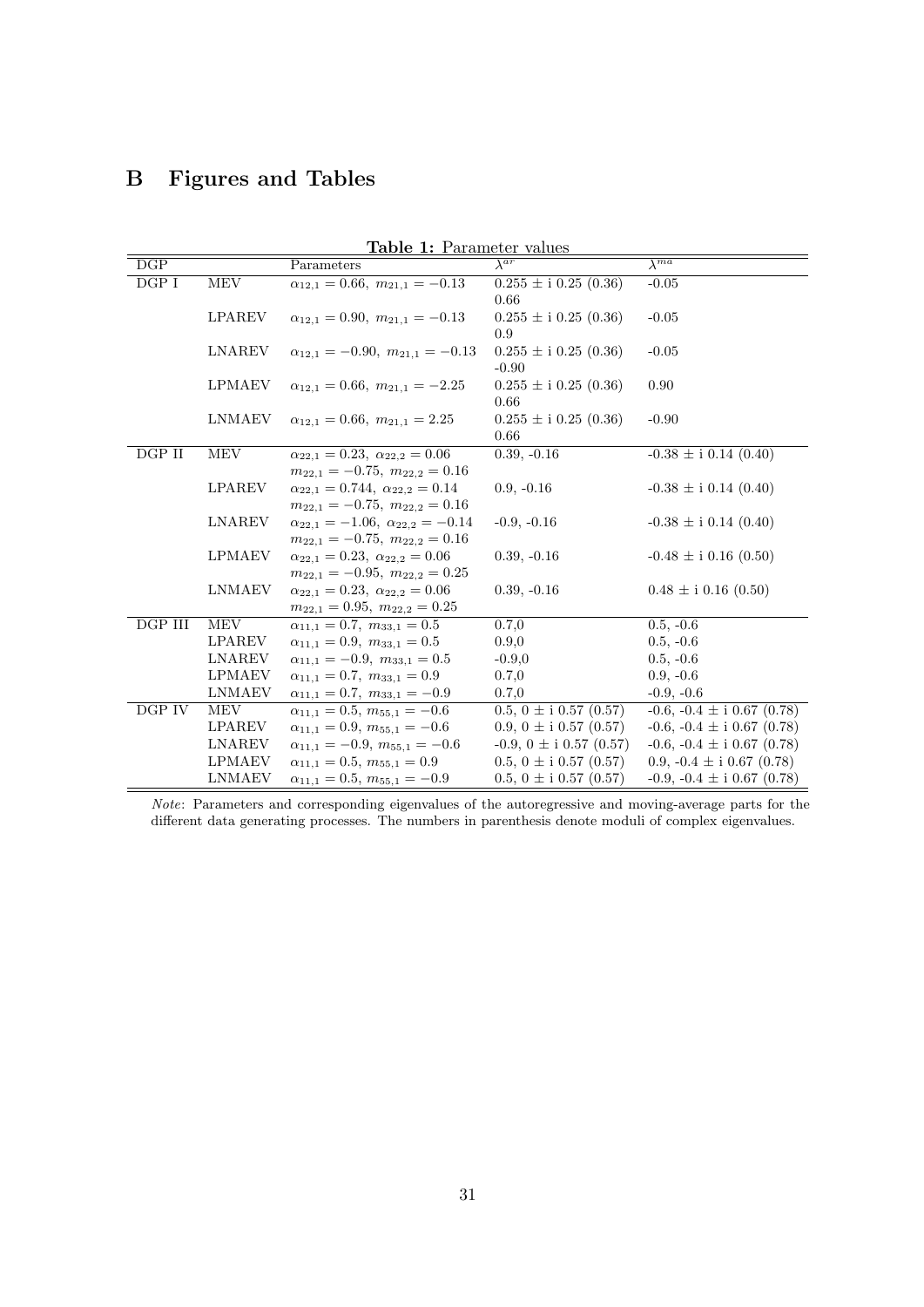| DGP     |               | HR        | HК         | K P                     | <b>IHR</b>       |
|---------|---------------|-----------|------------|-------------------------|------------------|
| DGP I   | MEV           | 2.5 / 0.0 | 18.2 / 0.4 | $\frac{0.0}{0.0}$ / 0.0 | 1.1 / 0.1 / 8.2  |
|         | <b>LPAREV</b> | 2.5 / 0.0 | 16.7 / 0.9 | 0.3 / 0.0               | 1.2 / 0.0 / 7.6  |
|         | <b>LNAREV</b> | 2.5 / 0.0 | 19.4 / 0.8 | 0.2 / 0.0               | 1.4 / 0.0 / 6.4  |
|         | <b>LPMAEV</b> | 0.0 / 0.0 | 20.4 / 1.4 | 0.2 / 0.0               | 0.1 / 0.0 / 75.3 |
|         | <b>LNMAEV</b> | 0.0 / 0.0 | 13.5 / 0.9 | 0.1 / 0.0               | 0.0 / 0.0 / 81.3 |
| DGP II  | MEV           | 0.0 / 0.0 | 2.9 / 0.0  | 0.0 / 0.0               | 0.0 / 0.0 / 14.8 |
|         | <b>LPAREV</b> | 0.1 / 0.0 | 1.3 / 0.0  | 0.0 / 0.0               | 0.1 / 0.0 / 16.5 |
|         | <b>LNAREV</b> | 0.1 / 0.0 | 0.9 / 0.0  | 0.0 / 0.0               | 0.1 / 0.0 / 13.0 |
|         | <b>LPMAEV</b> | 0.0 / 0.0 | 3.8 / 0.0  | 0.0 / 0.0               | 0.0 / 0.0 / 30.7 |
|         | <b>LNMAEV</b> | 0.2 / 0.0 | 8.5 / 0.1  | 0.0 / 0.0               | 0.5 / 0.0 / 3.8  |
| DGP III | MEV           | 0.0 / 0.0 | 1.1 / 0.0  | 0.1 / 0.1               | 0.0 / 0.0 / 0.8  |
|         | <b>LPAREV</b> | 0.0 / 0.0 | 1.2 / 0.0  | 0.1 / 0.0               | 0.0 / 0.0 / 1.2  |
|         | <b>LNAREV</b> | 0.0 / 0.0 | 0.7 / 0.0  | 0.1 / 0.0               | 0.0 / 0.0 / 1.1  |
|         | <b>LPMAEV</b> | 0.0 / 0.0 | 0.2 / 0.0  | 0.0 / 0.0               | 0.0 / 0.0 / 3.9  |
|         | <b>LNMAEV</b> | 0.0 / 0.0 | 0.2 / 0.0  | 0.1 / 0.0               | 0.0 / 0.0 / 4.0  |
| DGP IV  | MEV           | 0.0 / 0.0 | 1.6 / 0.0  | 0.1 / 0.0               | 0.0 / 0.0 / 1.1  |
|         | <b>LPAREV</b> | 0.1 / 0.0 | 0.4 / 0.0  | 0.6 / 0.0               | 0.1 / 0.0 / 0.6  |
|         | <b>LNAREV</b> | 0.0 / 0.0 | 0.3 / 0.0  | 0.2 / 0.0               | 0.1 / 0.0 / 0.4  |
|         | <b>LPMAEV</b> | 0.0 / 0.0 | 1.8 / 0.0  | 0.0 / 0.0               | 0.0 / 0.0 / 2.4  |
|         | <b>LNMAEV</b> | 0.0 / 0.0 | 1.4 / 0.0  | 0.2 / 0.0               | 0.1 / 0.0 / 2.5  |

**Table 2:** Estimation Failures,  $T = 100$ 

*Note*: Relative frequency of cases in which the algorithms returned non-stationary models / yielded extreme parameter values or, for IHR, did not converge (percentage points).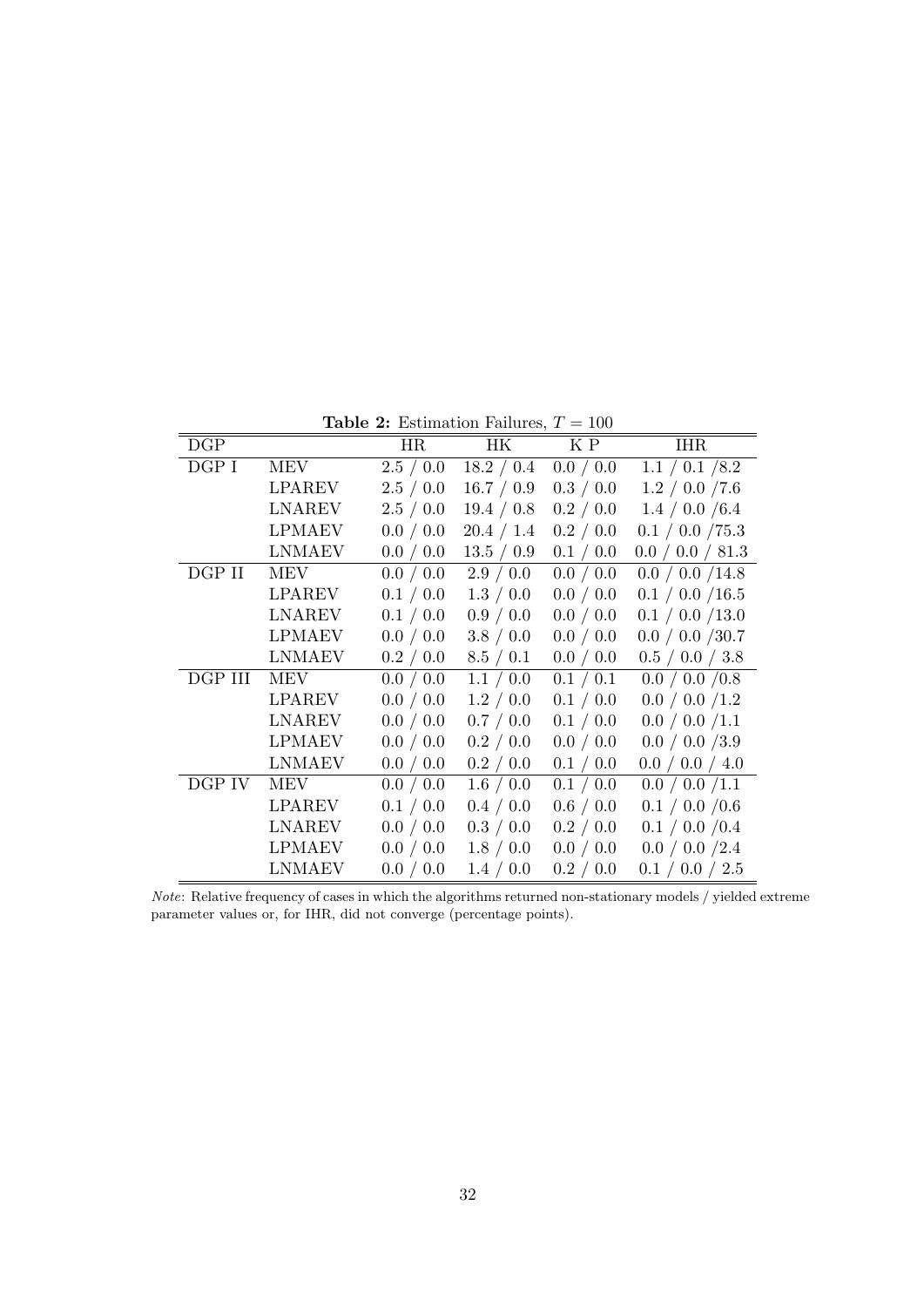

**Figure 1:** MSE ratios for DGP I with  $T = 100$ .

*Note*: On the vertical line, the graphs show relative mean squared error measures (section 4.1) related to the accuracy of the estimated vector of parameters, of predicted future values and of the estimated vector of impulse responses for different estimation algorithms (see legend). The benchmark algorithm is the maximum likelihood estimator. The horizontal line represents different parameterizations of the same model DGP.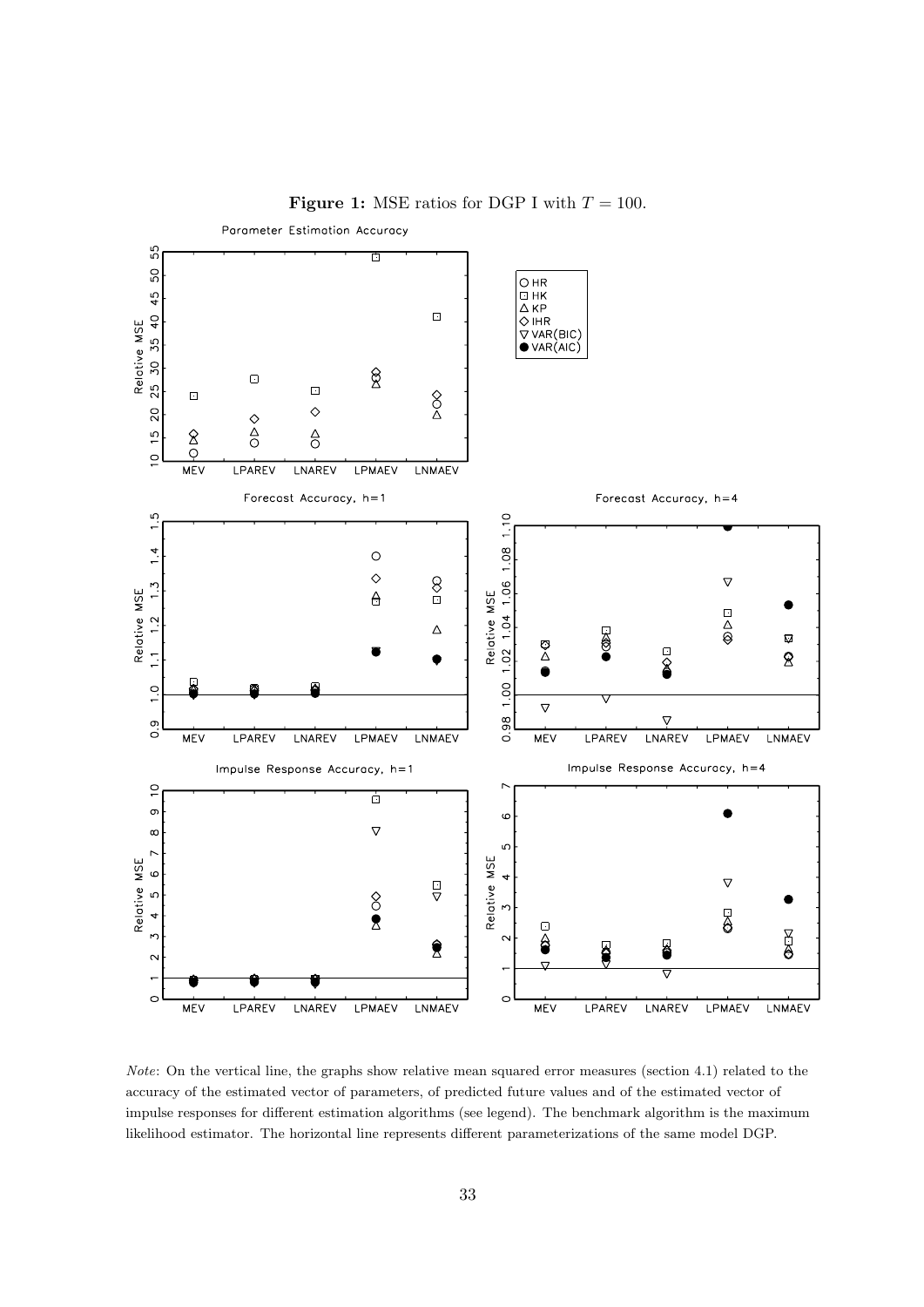

**Figure 2:** MSE ratios for DGP II with  $T = 100$ .

*Note*: See note to Figure 1.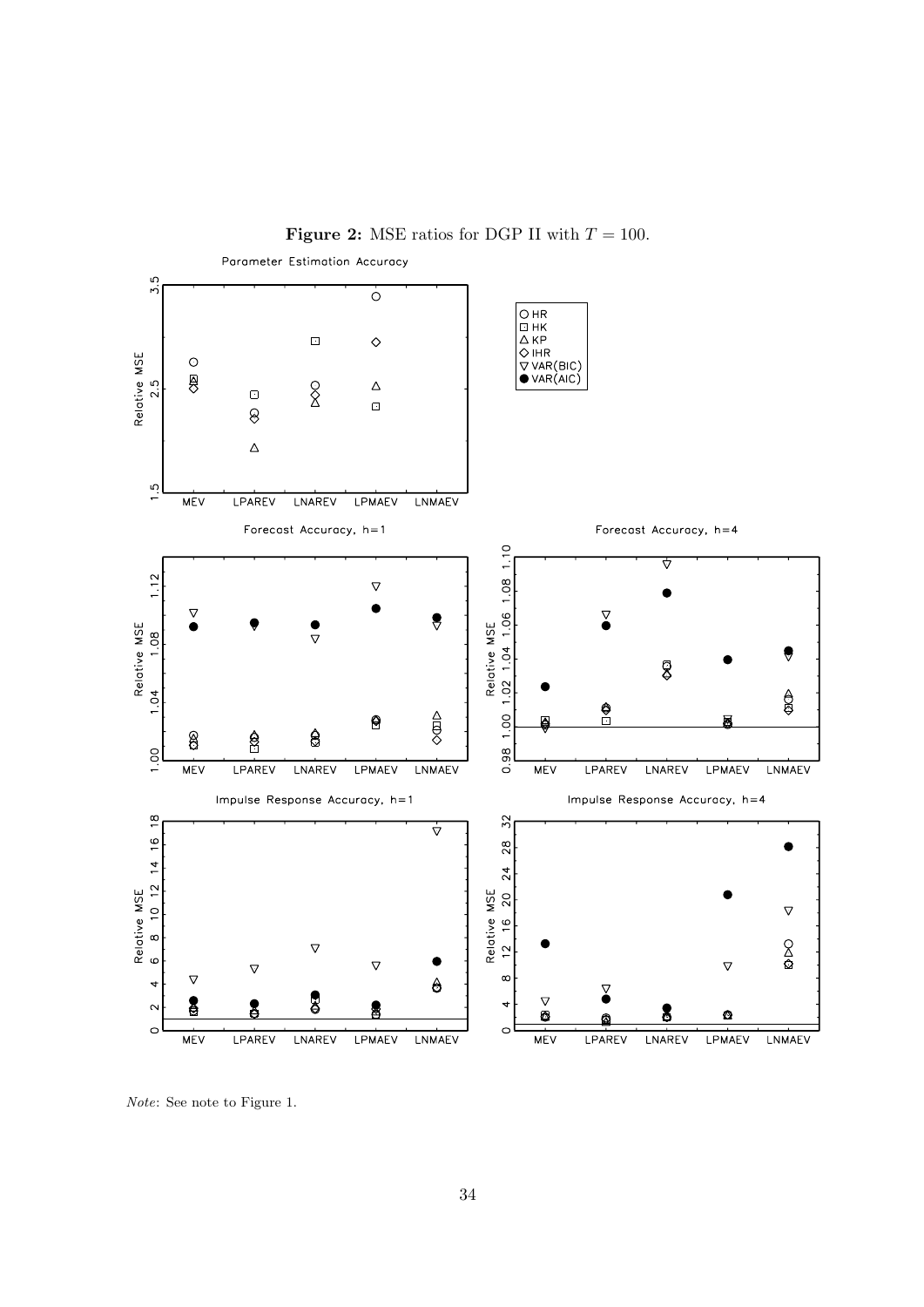

**Figure 3:** MSE ratios for DGP III with  $T = 100$ .

*Note*: See note to Figure 1.